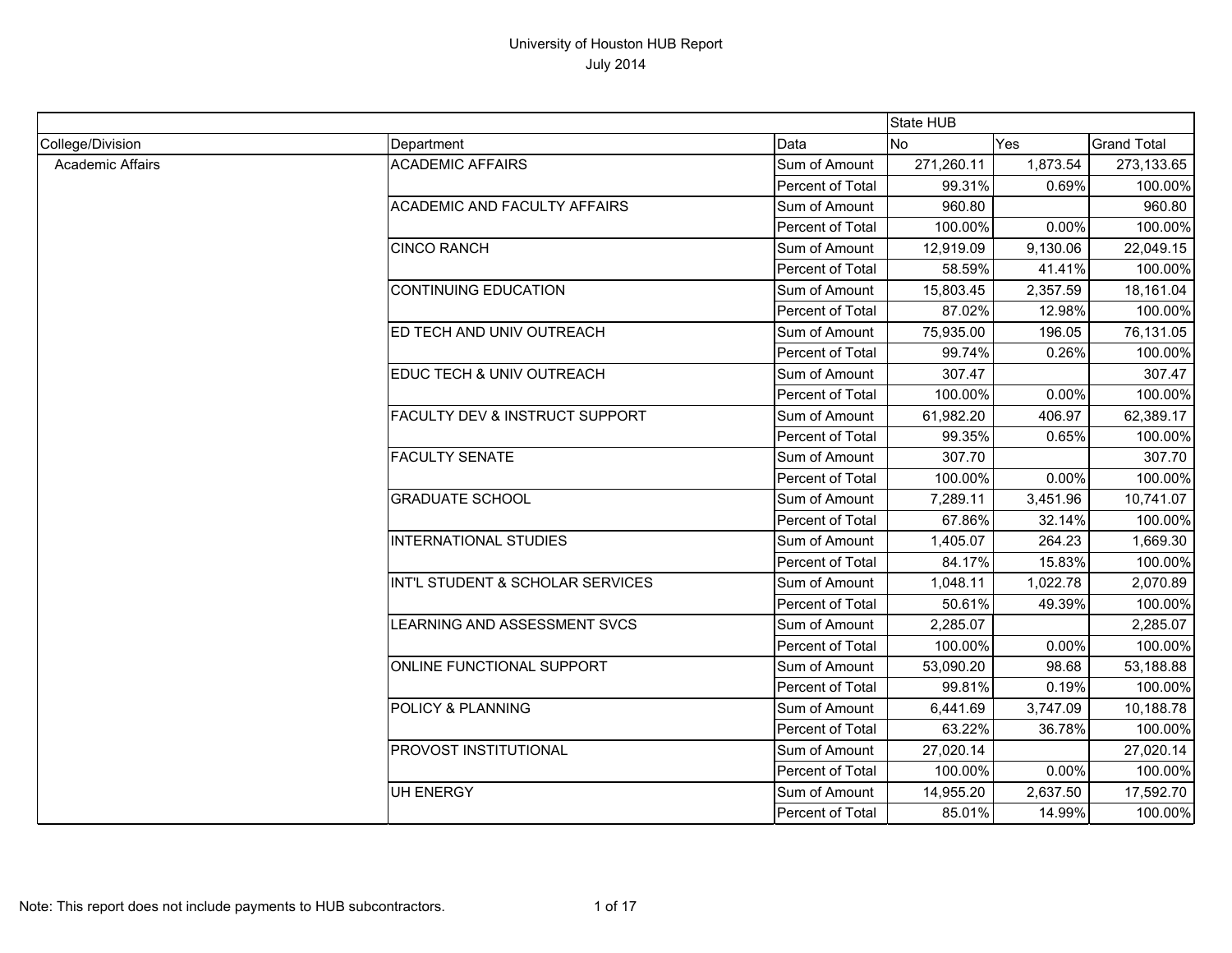|                                   |                                      |                  | State HUB  |            |                    |
|-----------------------------------|--------------------------------------|------------------|------------|------------|--------------------|
| College/Division                  | Department                           | Data             | <b>No</b>  | Yes        | <b>Grand Total</b> |
| <b>Academic Affairs</b>           | UH OFF-CAMPUS SUPPORT                | Sum of Amount    | 15,640.40  | 182.04     | 15,822.44          |
|                                   |                                      | Percent of Total | 98.85%     | 1.15%      | 100.00%            |
|                                   | <b>UH SUGAR LAND</b>                 | Sum of Amount    | 19,317.59  | 28,709.73  | 48,027.32          |
|                                   |                                      | Percent of Total | 40.22%     | 59.78%     | 100.00%            |
|                                   | UNDERGRADUATE SCHOLARS               | Sum of Amount    | 1,087.22   | 248.05     | 1,335.27           |
|                                   |                                      | Percent of Total | 81.42%     | 18.58%     | 100.00%            |
|                                   | UNDERGRADUATE STUDIES                | Sum of Amount    | 65,380.88  |            | 65,380.88          |
|                                   |                                      | Percent of Total | 100.00%    | 0.00%      | 100.00%            |
|                                   | UNIVERSITY TESTING SERVICES          | Sum of Amount    | 1,883.27   |            | 1,883.27           |
|                                   |                                      | Percent of Total | 100.00%    | 0.00%      | 100.00%            |
|                                   | <b>WRITING CENTER</b>                | Sum of Amount    | 1,625.39   | 7,455.41   | 9,080.80           |
|                                   |                                      | Percent of Total | 17.90%     | 82.10%     | 100.00%            |
| Academic Affairs Sum of Amount    |                                      |                  | 657,945.16 | 61,781.68  | 719,726.84         |
| Academic Affairs Percent of Total |                                      |                  | 91.42%     | 8.58%      | 100.00%            |
| Administration and Finance        | <b>ADMINISTRATION &amp; FINANCE</b>  | Sum of Amount    | 46,524.83  | 1,786.09   | 48,310.92          |
|                                   |                                      | Percent of Total | 96.30%     | 3.70%      | 100.00%            |
|                                   | <b>AUXILIARY SERVICES OPERATIONS</b> | Sum of Amount    | 1,920.19   | 39.99      | 1,960.18           |
|                                   |                                      | Percent of Total | 97.96%     | 2.04%      | 100.00%            |
|                                   | <b>BUDGET</b>                        | Sum of Amount    | 383.49     |            | 383.49             |
|                                   |                                      | Percent of Total | 100.00%    | 0.00%      | 100.00%            |
|                                   | <b>BUSINESS SERVICES</b>             | Sum of Amount    | 555.47     | 198.68     | 754.15             |
|                                   |                                      | Percent of Total | 73.66%     | 26.34%     | 100.00%            |
|                                   | <b>BUSINESS SERVICES PLANTOPS</b>    | Sum of Amount    |            | 503.51     | 503.51             |
|                                   |                                      | Percent of Total | 0.00%      | 100.00%    | 100.00%            |
|                                   | CENTRAL FACILITY SERVICES            | Sum of Amount    | 5,705.54   | 76.07      | 5,781.61           |
|                                   |                                      | Percent of Total | 98.68%     | 1.32%      | 100.00%            |
|                                   | <b>COUGAR CARD</b>                   | Sum of Amount    | 403.60     | 100.08     | 503.68             |
|                                   |                                      | Percent of Total | 80.13%     | 19.87%     | 100.00%            |
|                                   | <b>ENTERPRISE SYSTEMS</b>            | Sum of Amount    | 413,344.27 | 187,809.31 | 601,153.58         |
|                                   |                                      | Percent of Total | 68.76%     | 31.24%     | 100.00%            |
|                                   | <b>ENV HEALTH &amp; LIFE SAFETY</b>  | Sum of Amount    | 100,376.68 | 121.12     | 100,497.80         |
|                                   |                                      | Percent of Total | 99.88%     | 0.12%      | 100.00%            |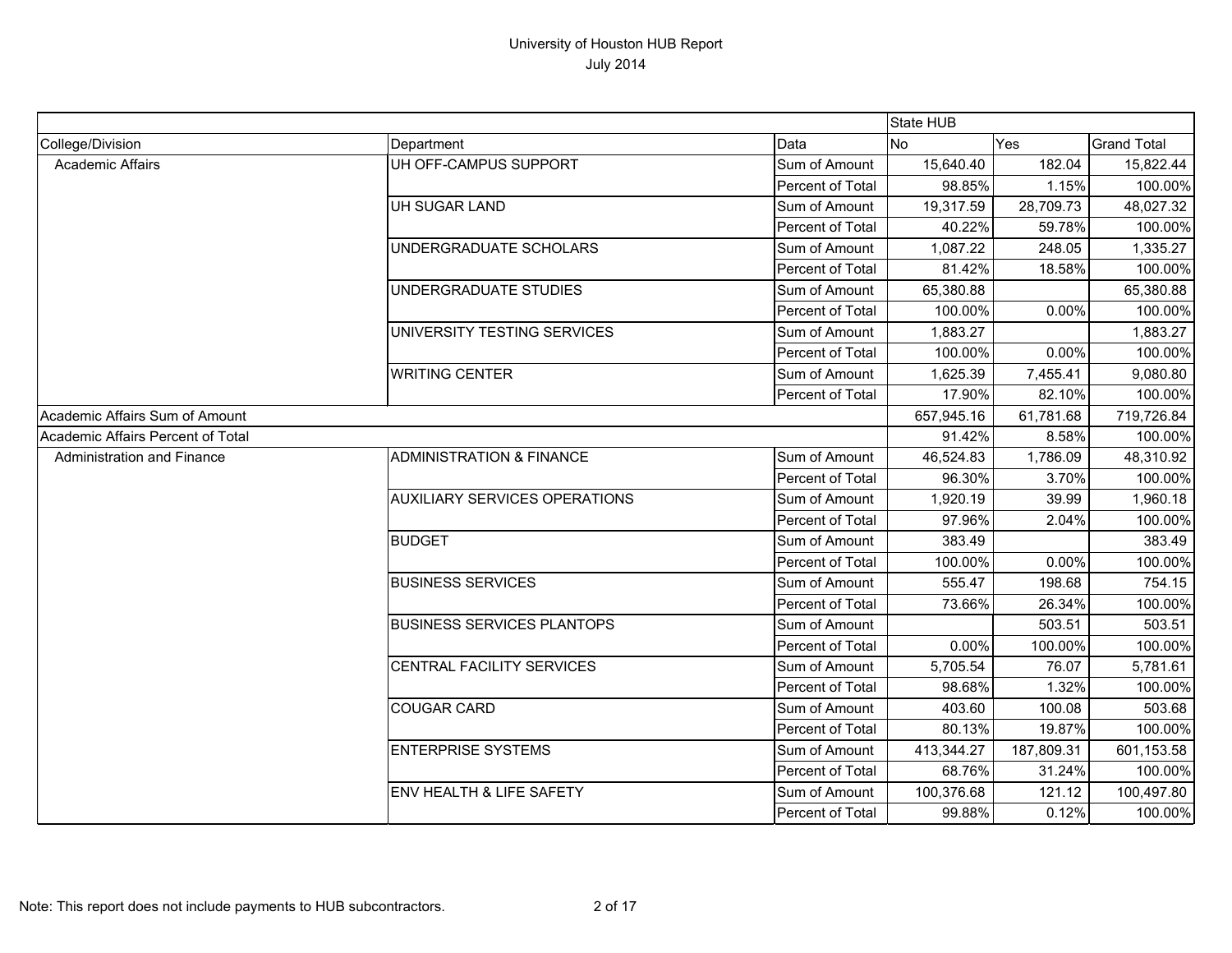|                            |                                               |                  | State HUB     |            |                    |
|----------------------------|-----------------------------------------------|------------------|---------------|------------|--------------------|
| College/Division           | Department                                    | Data             | <b>No</b>     | Yes        | <b>Grand Total</b> |
| Administration and Finance | <b>FACILITIES MANAGEMENT</b>                  | Sum of Amount    | 79,891.43     | 1,327.31   | 81,218.74          |
|                            |                                               | Percent of Total | 98.37%        | 1.63%      | 100.00%            |
|                            | <b>FACILITIES OPERATION &amp; MAINT</b>       | Sum of Amount    | 14,555.10     | 7,654.66   | 22,209.76          |
|                            |                                               | Percent of Total | 65.53%        | 34.47%     | 100.00%            |
|                            | <b>FACILITIES PLANNING &amp; CONSTRUCTION</b> | Sum of Amount    | 15,788,793.37 | 62,594.02  | 15,851,387.39      |
|                            |                                               | Percent of Total | 99.61%        | 0.39%      | 100.00%            |
|                            | FINANCE-A&F                                   | Sum of Amount    | 2,566.59      | 1,624.34   | 4,190.93           |
|                            |                                               | Percent of Total | 61.24%        | 38.76%     | 100.00%            |
|                            | HIGH PERFORMANCE & COMPUTING & NETWK          | Sum of Amount    | 8,483.40      |            | 8,483.40           |
|                            |                                               | Percent of Total | 100.00%       | 0.00%      | 100.00%            |
|                            | <b>HUMAN RESOURCES</b>                        | Sum of Amount    | 1,790.51      | 861.70     | 2,652.21           |
|                            |                                               | Percent of Total | 67.51%        | 32.49%     | 100.00%            |
|                            | <b>INST - BUSINESS SERVICES</b>               | Sum of Amount    | 2,400.00      |            | 2,400.00           |
|                            |                                               | Percent of Total | 100.00%       | 0.00%      | 100.00%            |
|                            | <b>KUHA RADIO</b>                             | Sum of Amount    | 3,130.48      | 946.13     | 4,076.61           |
|                            |                                               | Percent of Total | 76.79%        | 23.21%     | 100.00%            |
|                            | <b>KUHF RADIO</b>                             | Sum of Amount    | 32,093.18     | 6,255.84   | 38,349.02          |
|                            |                                               | Percent of Total | 83.69%        | 16.31%     | 100.00%            |
|                            | MINOR AND PLANNED PROJECTS                    | Sum of Amount    | 1,395,948.41  | 337,579.41 | 1,733,527.82       |
|                            |                                               | Percent of Total | 80.53%        | 19.47%     | 100.00%            |
|                            | MINOR IN-HOUSE CONSTRUCTION                   | Sum of Amount    | 23,102.99     | 7,854.00   | 30,956.99          |
|                            |                                               | Percent of Total | 74.63%        | 25.37%     | 100.00%            |
|                            | <b>NORTH ZONE CUSTODIAL</b>                   | Sum of Amount    | 2,163.46      | 6,701.00   | 8,864.46           |
|                            |                                               | Percent of Total | 24.41%        | 75.59%     | 100.00%            |
|                            | PARKING & TRANSPORTATION OPERATIONS           | Sum of Amount    | 293,067.53    | 3,227.23   | 296,294.76         |
|                            |                                               | Percent of Total | 98.91%        | 1.09%      | 100.00%            |
|                            | PHY PLANT-AUTOMOTIVE                          | Sum of Amount    | 35,617.61     | 1,588.71   | 37,206.32          |
|                            |                                               | Percent of Total | 95.73%        | 4.27%      | 100.00%            |
|                            | PHY PLANT-GROUNDS MAINT                       | Sum of Amount    | 5,591.58      | 864.06     | 6,455.64           |
|                            |                                               | Percent of Total | 86.62%        | 13.38%     | 100.00%            |
|                            | PHY PLANT-SOLID WASTE                         | Sum of Amount    | 12,479.24     |            | 12,479.24          |
|                            |                                               | Percent of Total | 100.00%       | 0.00%      | 100.00%            |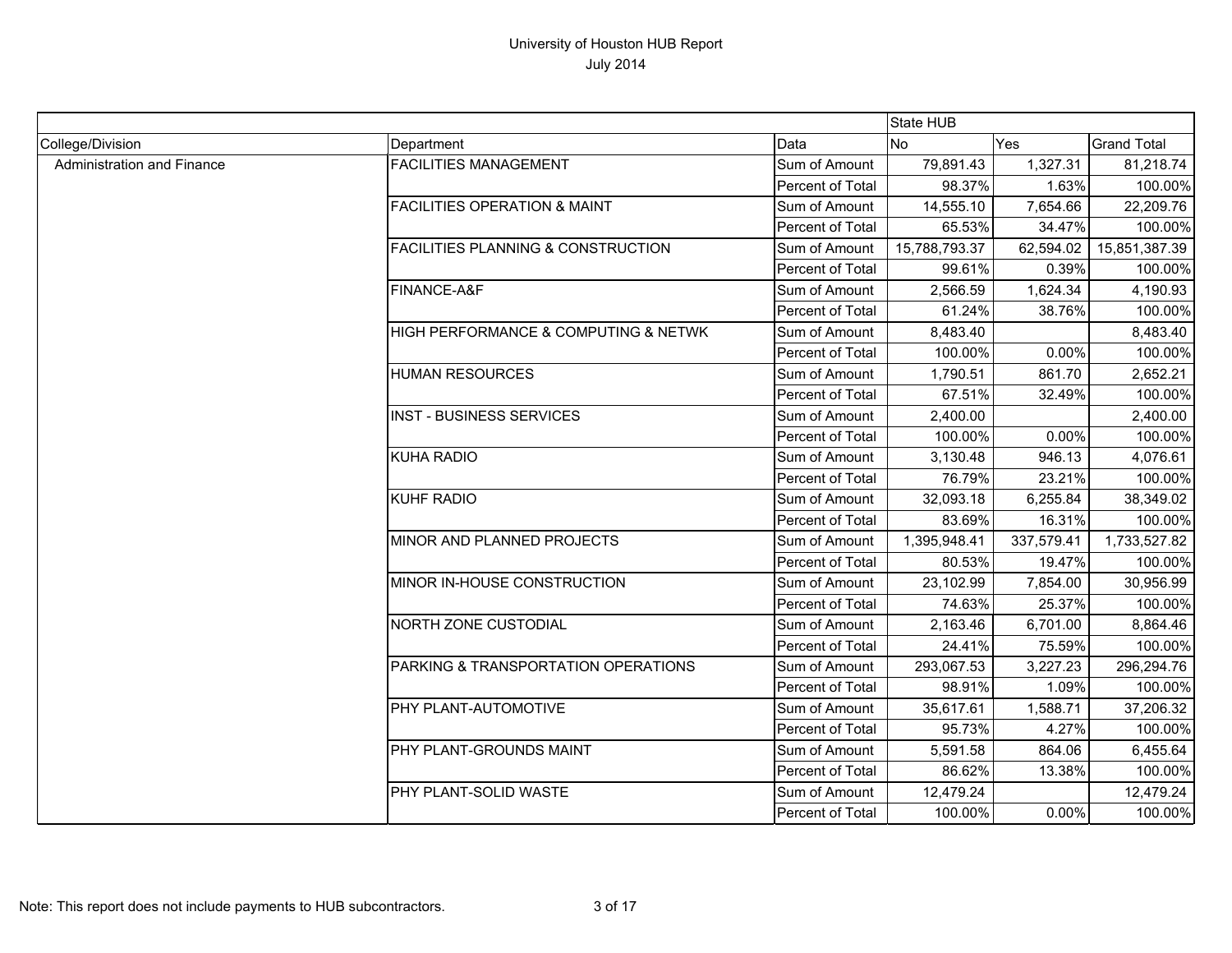|                                             |                                          |                  | State HUB                    |            |                    |
|---------------------------------------------|------------------------------------------|------------------|------------------------------|------------|--------------------|
| College/Division                            | Department                               | Data             | N <sub>o</sub>               | Yes        | <b>Grand Total</b> |
| Administration and Finance                  | PHYSICAL PLANT                           | Sum of Amount    | 167,126.29                   | 326,474.67 | 493,600.96         |
|                                             |                                          | Percent of Total | 33.86%                       | 66.14%     | 100.00%            |
|                                             | POLICE                                   | Sum of Amount    | 36,392.93                    | 11,227.37  | 47,620.30          |
|                                             |                                          | Percent of Total | 76.42%                       | 23.58%     | 100.00%            |
|                                             | POSTAL SERVICES OPERATIONS               | Sum of Amount    | 37,486.31                    | 200.00     | 37,686.31          |
|                                             |                                          | Percent of Total | 99.47%                       | 0.53%      | 100.00%            |
|                                             | <b>PRINTING OPERATIONS</b>               | Sum of Amount    | 12,652.31                    | 3,047.81   | 15,700.12          |
|                                             |                                          | Percent of Total | 80.59%                       | 19.41%     | 100.00%            |
|                                             | PUBLIC SAFETY SYSTEMS                    | Sum of Amount    | 524.83                       |            | 524.83             |
|                                             |                                          | Percent of Total | 100.00%                      | 0.00%      | 100.00%            |
|                                             | <b>RISK MANAGEMENT</b>                   | Sum of Amount    | 2,149.15                     | 140.21     | 2,289.36           |
|                                             |                                          | Percent of Total | 93.88%                       | 6.12%      | 100.00%            |
|                                             | <b>SERVICE LEVEL AGREEMENT</b>           | Sum of Amount    | 11,019.09                    | 99,349.18  | 110,368.27         |
|                                             |                                          | Percent of Total | 9.98%                        | 90.02%     | 100.00%            |
|                                             | <b>STUDENT FINANCIAL SERVICES</b>        | Sum of Amount    | 8,960.88                     | 1,302.35   | 10,263.23          |
|                                             |                                          | Percent of Total | 87.31%                       | 12.69%     | 100.00%            |
|                                             | <b>TECHNOLOGY SERVICES &amp; SUPPORT</b> | Sum of Amount    | 221,432.19                   | 121,363.21 | 342,795.40         |
|                                             |                                          | Percent of Total | 64.60%                       | 35.40%     | 100.00%            |
|                                             | TV PUBLIC BROADCASTING                   | Sum of Amount    | 65,032.71                    | 5,630.21   | 70,662.92          |
|                                             |                                          | Percent of Total | 92.03%                       | 7.97%      | 100.00%            |
|                                             | UH SPORTS & ENTERTAINMENT SVC            | Sum of Amount    | 926.26                       |            | 926.26             |
|                                             |                                          | Percent of Total | 100.00%                      | 0.00%      | 100.00%            |
|                                             | <b>UIT SECURITY</b>                      | Sum of Amount    | 34,757.77                    |            | 34,757.77          |
|                                             |                                          | Percent of Total | 100.00%                      | 0.00%      | 100.00%            |
|                                             | UNIV PROPERTY SERVICES OPERATIONS        | Sum of Amount    | 341,877.00                   |            | 341,877.00         |
|                                             |                                          | Percent of Total | 100.00%                      | 0.00%      | 100.00%            |
|                                             | UNIVERSITY INFORMATION TECHNOLOGY        | Sum of Amount    | 5,120.37                     | 651.68     | 5,772.05           |
|                                             |                                          | Percent of Total | 88.71%                       | 11.29%     | 100.00%            |
| Administration and Finance Sum of Amount    |                                          |                  | 19,216,347.04   1,199,099.95 |            | 20,415,446.99      |
| Administration and Finance Percent of Total |                                          |                  | 94.13%                       | 5.87%      | 100.00%            |
| Architecture                                | <b>DEAN, ARCHITECTURE</b>                | Sum of Amount    | 40,160.01                    | 2,776.23   | 42,936.24          |
|                                             |                                          | Percent of Total | 93.53%                       | 6.47%      | 100.00%            |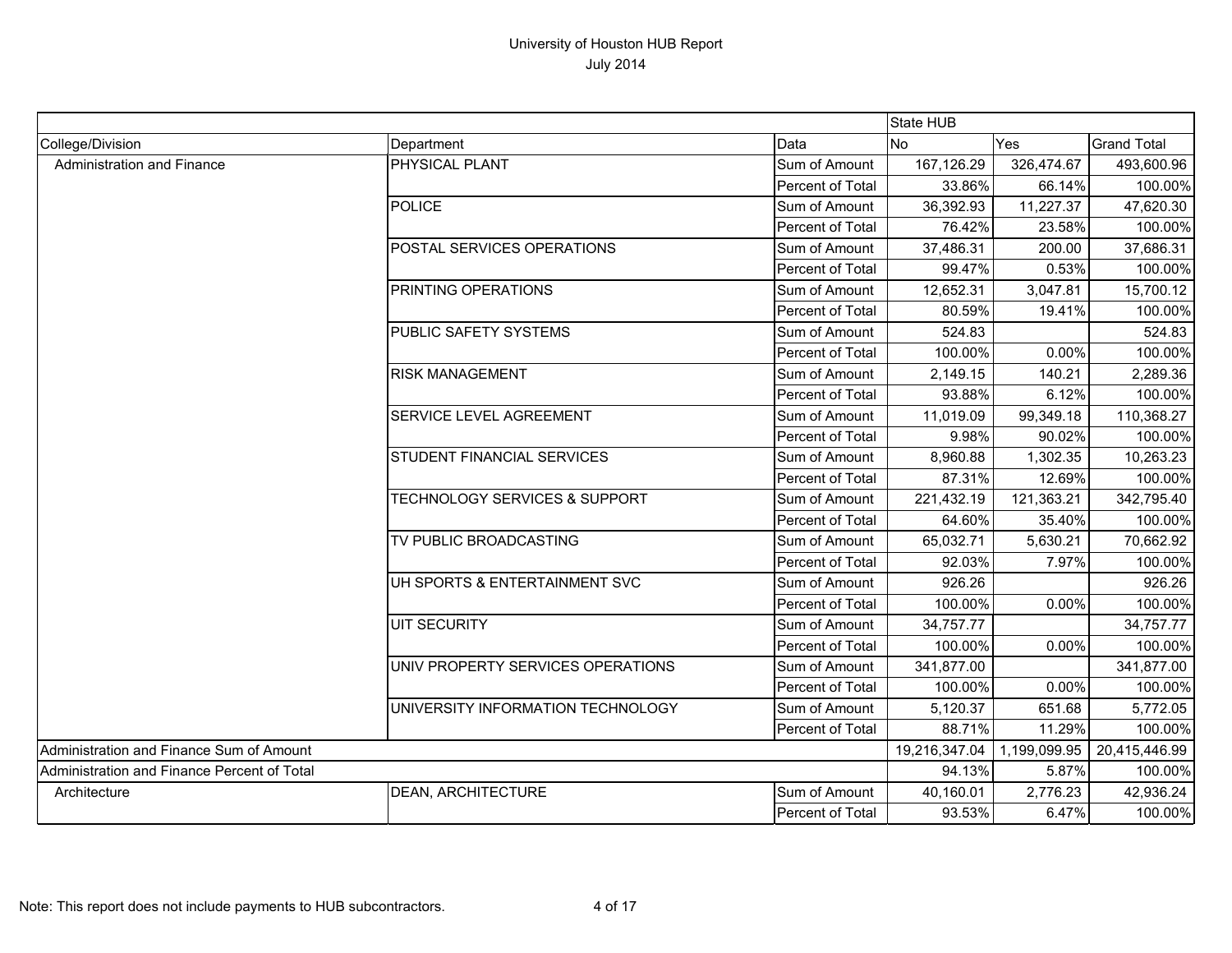|                                      |                                             |                  | State HUB  |           |                    |
|--------------------------------------|---------------------------------------------|------------------|------------|-----------|--------------------|
| College/Division                     | Department                                  | Data             | <b>No</b>  | Yes       | <b>Grand Total</b> |
| Architecture Sum of Amount           |                                             |                  | 40,160.01  | 2,776.23  | 42,936.24          |
| <b>Architecture Percent of Total</b> |                                             |                  | 93.53%     | 6.47%     | 100.00%            |
| <b>Business Administration</b>       | ACCOUNTANCY AND TAXATION                    | Sum of Amount    | 479.87     | 603.72    | 1,083.59           |
|                                      |                                             | Percent of Total | 44.29%     | 55.71%    | 100.00%            |
|                                      | ACCOUNTING CERTIFICATE PROGRAM              | Sum of Amount    | 1,129.27   | 410.82    | 1,540.09           |
|                                      |                                             | Percent of Total | 73.32%     | 26.68%    | 100.00%            |
|                                      | <b>BAUER CAREER SERVICES CTR</b>            | Sum of Amount    | 4,805.09   |           | 4,805.09           |
|                                      |                                             | Percent of Total | 100.00%    | 0.00%     | 100.00%            |
|                                      | <b>BAUER COMMUNICATIONS</b>                 | Sum of Amount    | 11,212.67  | 6,588.20  | 17,800.87          |
|                                      |                                             | Percent of Total | 62.99%     | 37.01%    | 100.00%            |
|                                      | <b>BAUER DIVISION OF TECHNOLOGY</b>         | Sum of Amount    | 9,764.71   | 35,888.40 | 45,653.11          |
|                                      |                                             | Percent of Total | 21.39%     | 78.61%    | 100.00%            |
|                                      | <b>BAUER EXTERNAL RELATIONS DEPT</b>        | Sum of Amount    |            | 1,263.03  | 1,263.03           |
|                                      |                                             | Percent of Total | 0.00%      | 100.00%   | 100.00%            |
|                                      | <b>BAUER GRADUATE PROFESSIONAL PROGRAMS</b> | Sum of Amount    | 20,975.09  | 59,326.13 | 80,301.22          |
|                                      |                                             | Percent of Total | 26.12%     | 73.88%    | 100.00%            |
|                                      | <b>BAUER MARKETING INITIATIVES</b>          | Sum of Amount    | 4,663.65   |           | 4,663.65           |
|                                      |                                             | Percent of Total | 100.00%    | 0.00%     | 100.00%            |
|                                      | DEAN'S OFFICE, BAUER COLLEGE                | Sum of Amount    | 114,691.14 | 2,046.27  | 116,737.41         |
|                                      |                                             | Percent of Total | 98.25%     | 1.75%     | 100.00%            |
|                                      | DECISION AND INFORMATION SCIEN              | Sum of Amount    | 313.39     | 99.95     | 413.34             |
|                                      |                                             | Percent of Total | 75.82%     | 24.18%    | 100.00%            |
|                                      | <b>EXECUTIVE DEGREE PROGRAMS</b>            | Sum of Amount    | 28,705.29  | 1,536.48  | 30,241.77          |
|                                      |                                             | Percent of Total | 94.92%     | 5.08%     | 100.00%            |
|                                      | <b>FINANCE-BAUER COLLEGE</b>                | Sum of Amount    | 2,570.25   | 339.90    | 2,910.15           |
|                                      |                                             | Percent of Total | 88.32%     | 11.68%    | 100.00%            |
|                                      | MANAGEMENT-BAUER COLLEGE                    | Sum of Amount    | 127.81     | 280.13    | 407.94             |
|                                      |                                             | Percent of Total | 31.33%     | 68.67%    | 100.00%            |
|                                      | MARKETING-BAUER COLLEGE                     | Sum of Amount    | 1,089.70   | 169.57    | 1,259.27           |
|                                      |                                             | Percent of Total | 86.53%     | 13.47%    | 100.00%            |
|                                      | <b>SALES EXCELLENCE INSTITUTE</b>           | Sum of Amount    | 3,297.33   | 576.00    | 3,873.33           |
|                                      |                                             | Percent of Total | 85.13%     | 14.87%    | 100.00%            |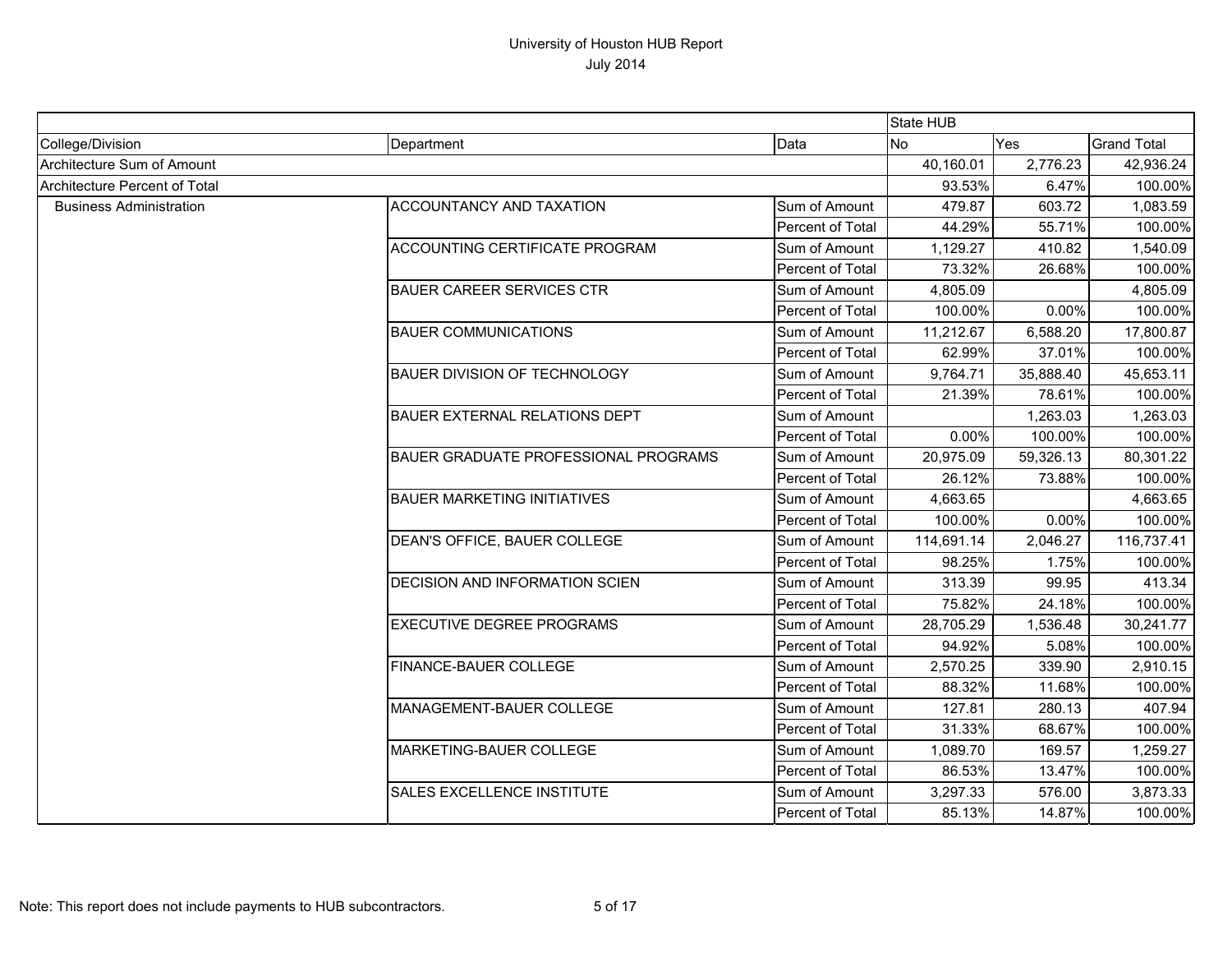|                                                 |                                              |                  | State HUB  |            |                    |
|-------------------------------------------------|----------------------------------------------|------------------|------------|------------|--------------------|
| College/Division                                | Department                                   | Data             | No         | Yes        | <b>Grand Total</b> |
| <b>Business Administration</b>                  | SMALL BUSINESS DEV CENTER                    | Sum of Amount    | 26,742.82  | 82,115.13  | 108,857.95         |
|                                                 |                                              | Percent of Total | 24.57%     | 75.43%     | 100.00%            |
|                                                 | UNDERGRAD BUSINESS PROG                      | Sum of Amount    | 15,654.42  | 1,270.24   | 16,924.66          |
|                                                 |                                              | Percent of Total | 92.49%     | 7.51%      | 100.00%            |
|                                                 | WOLFF CTR FOR ENTREPRENEURSHIP               | Sum of Amount    | 119.92     | 660.93     | 780.85             |
|                                                 |                                              | Percent of Total | 15.36%     | 84.64%     | 100.00%            |
| Business Administration Sum of Amount           |                                              |                  | 246,342.42 | 193,174.90 | 439,517.32         |
| <b>Business Administration Percent of Total</b> |                                              |                  | 56.05%     | 43.95%     | 100.00%            |
| Chancellor/President                            | <b>BASEBALL</b>                              | Sum of Amount    | 10,001.89  |            | 10,001.89          |
|                                                 |                                              | Percent of Total | 100.00%    | 0.00%      | 100.00%            |
|                                                 | <b>COMMUNITY RELATIONS &amp; INST ACCESS</b> | Sum of Amount    | 331.22     | 64.94      | 396.16             |
|                                                 |                                              | Percent of Total | 83.61%     | 16.39%     | 100.00%            |
|                                                 | <b>FOOTBALL</b>                              | Sum of Amount    |            | (264.99)   | (264.99)           |
|                                                 |                                              | Percent of Total | 0.00%      | 100.00%    | 100.00%            |
|                                                 | <b>INTERCOLLEGIATE ATHLETICS</b>             | Sum of Amount    | 198,189.83 | 12,323.21  | 210,513.04         |
|                                                 |                                              | Percent of Total | 94.15%     | 5.85%      | 100.00%            |
|                                                 | <b>MEN'S BASKETBALL</b>                      | Sum of Amount    | 1,413.29   | 103.70     | 1,516.99           |
|                                                 |                                              | Percent of Total | 93.16%     | 6.84%      | 100.00%            |
|                                                 | <b>MEN'S TRACK AND FIELD</b>                 | Sum of Amount    | 531.96     |            | 531.96             |
|                                                 |                                              | Percent of Total | 100.00%    | 0.00%      | 100.00%            |
|                                                 | OFFICE EQUAL OPPORTUNITY SRVS                | Sum of Amount    | 213.55     |            | 213.55             |
|                                                 |                                              | Percent of Total | 100.00%    | 0.00%      | 100.00%            |
|                                                 | OFFICE OF SPECIAL EVENTS                     | Sum of Amount    | 14,001.88  |            | 14,001.88          |
|                                                 |                                              | Percent of Total | 100.00%    | 0.00%      | 100.00%            |
|                                                 | <b>PRESIDENT</b>                             | Sum of Amount    | 2,283.70   | 192.48     | 2,476.18           |
|                                                 |                                              | Percent of Total | 92.23%     | 7.77%      | 100.00%            |
|                                                 | <b>STAFF COUNCIL</b>                         | Sum of Amount    | 165.98     |            | 165.98             |
|                                                 |                                              | Percent of Total | 100.00%    | 0.00%      | 100.00%            |
|                                                 | <b>WOMEN'S SOFTBALL</b>                      | Sum of Amount    | 1,246.10   |            | 1,246.10           |
|                                                 |                                              | Percent of Total | 100.00%    | 0.00%      | 100.00%            |
| Chancellor/President Sum of Amount              |                                              |                  | 228,379.40 | 12,419.34  | 240,798.74         |
| Chancellor/President Percent of Total           |                                              |                  | 94.84%     | 5.16%      | 100.00%            |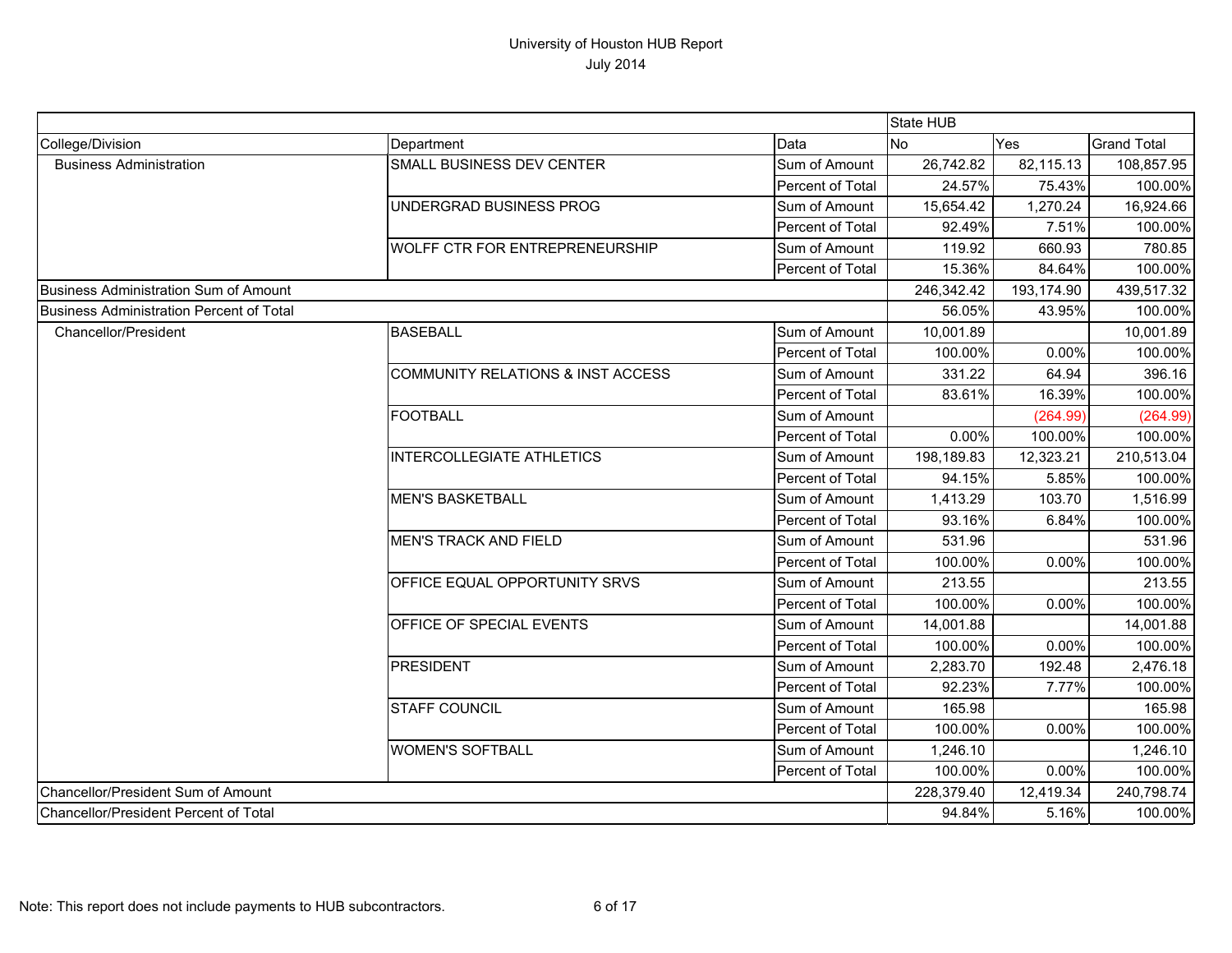|                                   |                                       |                  | State HUB  |            |                    |
|-----------------------------------|---------------------------------------|------------------|------------|------------|--------------------|
| College/Division                  | Department                            | Data             | <b>No</b>  | Yes        | <b>Grand Total</b> |
| Education                         | <b>ASIAN AMERICAN STUDIES</b>         | Sum of Amount    | 249.56     |            | 249.56             |
|                                   |                                       | Percent of Total | 100.00%    | 0.00%      | 100.00%            |
|                                   | CENTER FOR INFO TECH IN EDUCATION     | Sum of Amount    | 12,079.00  | 33,992.62  | 46,071.62          |
|                                   |                                       | Percent of Total | 26.22%     | 73.78%     | 100.00%            |
|                                   | <b>CHARTER SCHOOL</b>                 | Sum of Amount    | 22,500.30  | 875.43     | 23,375.73          |
|                                   |                                       | Percent of Total | 96.25%     | 3.75%      | 100.00%            |
|                                   | CONSISTENCY MGMT & COOP DISCIP        | Sum of Amount    | 2,558.77   |            | 2,558.77           |
|                                   |                                       | Percent of Total | 100.00%    | 0.00%      | 100.00%            |
|                                   | <b>CURRICULUM AND INSTRUCTION</b>     | Sum of Amount    | 31,688.61  | 1,776.51   | 33,465.12          |
|                                   |                                       | Percent of Total | 94.69%     | 5.31%      | 100.00%            |
|                                   | <b>DEAN, EDUCATION</b>                | Sum of Amount    | 24,730.05  | 20,096.44  | 44,826.49          |
|                                   |                                       | Percent of Total | 55.17%     | 44.83%     | 100.00%            |
|                                   | EDUCATIONAL PSYCHOLOGY                | Sum of Amount    | 11,296.79  | 905.83     | 12,202.62          |
|                                   |                                       | Percent of Total | 92.58%     | 7.42%      | 100.00%            |
| <b>Education Sum of Amount</b>    |                                       |                  | 105,103.08 | 57,646.83  | 162,749.91         |
| <b>Education Percent of Total</b> |                                       |                  | 64.58%     | 35.42%     | 100.00%            |
| Engineering                       | <b>BIOMEDICAL ENGINEERING</b>         | Sum of Amount    | 84,782.93  | 32.50      | 84,815.43          |
|                                   |                                       | Percent of Total | 99.96%     | 0.04%      | 100.00%            |
|                                   | <b>CHEMICAL ENGINEERING</b>           | Sum of Amount    | 74,379.66  | 226,753.94 | 301,133.60         |
|                                   |                                       | Percent of Total | 24.70%     | 75.30%     | 100.00%            |
|                                   | <b>CIVIL ENGINEERING</b>              | Sum of Amount    | 192,352.15 | 3,675.67   | 196,027.82         |
|                                   |                                       | Percent of Total | 98.12%     | 1.88%      | 100.00%            |
|                                   | <b>COMPOSITE ENGR APPLICATIONS CT</b> | Sum of Amount    | 350.05     |            | 350.05             |
|                                   |                                       | Percent of Total | 100.00%    | 0.00%      | 100.00%            |
|                                   | <b>CTR FOR INNOVATIVE GROUTING</b>    | Sum of Amount    | 2,078.87   |            | 2,078.87           |
|                                   |                                       | Percent of Total | 100.00%    | 0.00%      | 100.00%            |
|                                   | CTR FOR NEURO-ENG & COGNITIVE SCIENCE | Sum of Amount    | 69.53      |            | 69.53              |
|                                   |                                       | Percent of Total | 100.00%    | 0.00%      | 100.00%            |
|                                   | <b>DEAN, ENGINEERING</b>              | Sum of Amount    | 39,387.25  | 31,071.55  | 70,458.80          |
|                                   |                                       | Percent of Total | 55.90%     | 44.10%     | 100.00%            |
|                                   | <b>ELECTRICAL ENGINEERING</b>         | Sum of Amount    | 503,488.20 | 3,123.65   | 506,611.85         |
|                                   |                                       | Percent of Total | 99.38%     | 0.62%      | 100.00%            |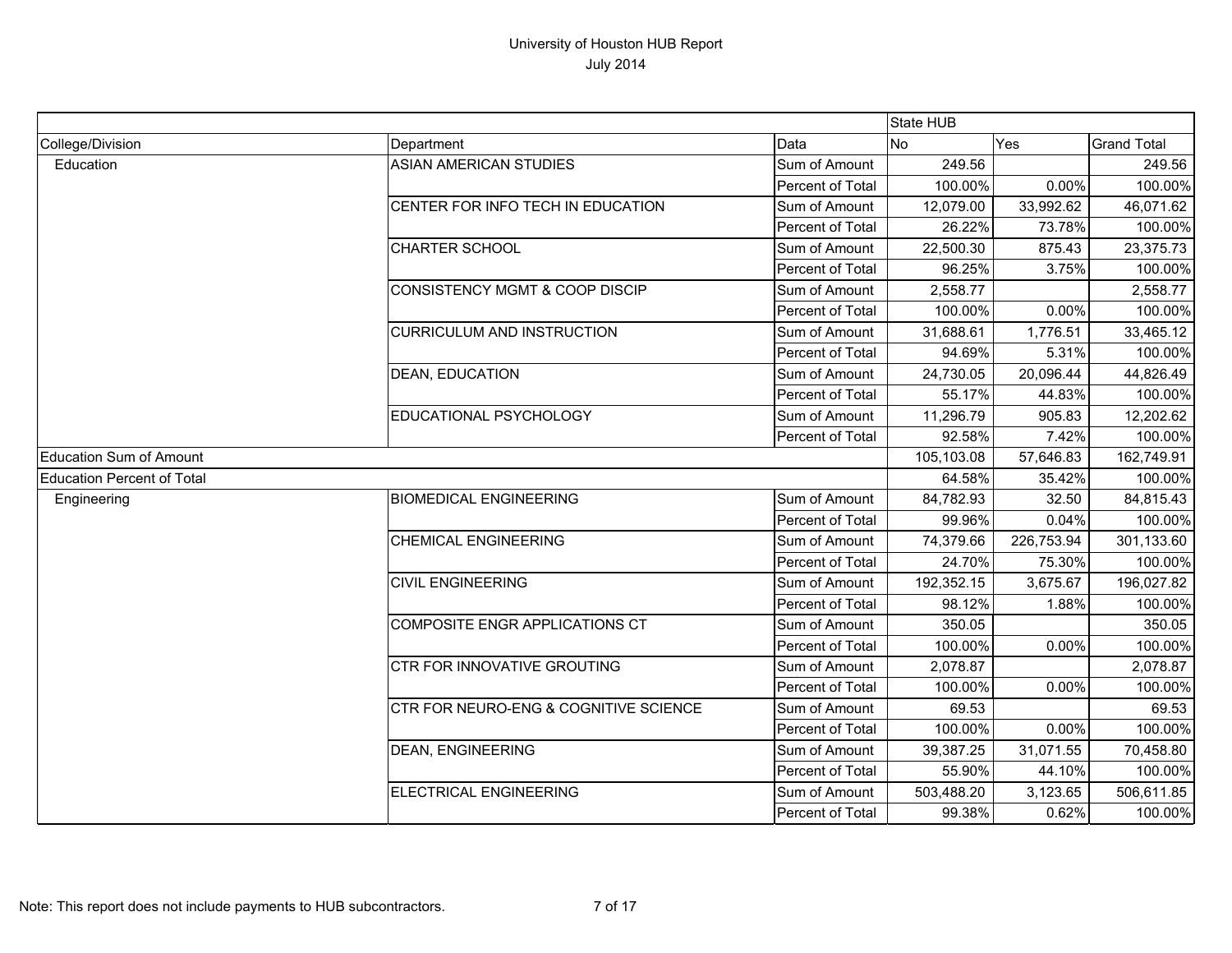|                                        |                                         |                  | State HUB    |            |                    |
|----------------------------------------|-----------------------------------------|------------------|--------------|------------|--------------------|
| College/Division                       | Department                              | Data             | <b>No</b>    | Yes        | <b>Grand Total</b> |
| Engineering                            | <b>ENGINEERING SERVICES</b>             | Sum of Amount    | 3,815.64     | 2,133.32   | 5,948.96           |
|                                        |                                         | Percent of Total | 64.14%       | 35.86%     | 100.00%            |
|                                        | <b>INDUSTRIAL ENGINEERING</b>           | Sum of Amount    | 1,007.40     | 28,232.10  | 29,239.50          |
|                                        |                                         | Percent of Total | 3.45%        | 96.55%     | 100.00%            |
|                                        | <b>MECHANICAL ENGINEERING</b>           | Sum of Amount    | 111,343.44   | 1,304.19   | 112,647.63         |
|                                        |                                         | Percent of Total | 98.84%       | 1.16%      | 100.00%            |
|                                        | NATL CTR FOR AIRBORNE LASER MAPPING     | Sum of Amount    | 1,056.64     |            | 1,056.64           |
|                                        |                                         | Percent of Total | 100.00%      | 0.00%      | 100.00%            |
|                                        | <b>WIND ENERGY CENTER</b>               | Sum of Amount    | 1,552.72     | 12.78      | 1,565.50           |
|                                        |                                         | Percent of Total | 99.18%       | 0.82%      | 100.00%            |
| <b>Engineering Sum of Amount</b>       |                                         |                  | 1,015,664.48 | 296,339.70 | 1,312,004.18       |
| <b>Engineering Percent of Total</b>    |                                         |                  | 77.41%       | 22.59%     | 100.00%            |
| <b>Graduate College of Social Work</b> | ADMISSIONS-GCSW                         | Sum of Amount    | 161.00       | 12.91      | 173.91             |
|                                        |                                         | Percent of Total | 92.58%       | 7.42%      | 100.00%            |
|                                        | CHILD & FAMILY CENTER                   | Sum of Amount    | 2,352.39     | 89.77      | 2,442.16           |
|                                        |                                         | Percent of Total | 96.32%       | 3.68%      | 100.00%            |
|                                        | <b>CTR FOR HEALTH EQUITY &amp; EVAL</b> | Sum of Amount    | 804.40       |            | 804.40             |
|                                        |                                         | Percent of Total | 100.00%      | 0.00%      | 100.00%            |
|                                        | <b>DEAN, SOCIAL WORK</b>                | Sum of Amount    | 6,088.88     | 972.44     | 7,061.32           |
|                                        |                                         | Percent of Total | 86.23%       | 13.77%     | 100.00%            |
|                                        | DEVELOPMENT-GCSW                        | Sum of Amount    | 15.93        |            | 15.93              |
|                                        |                                         | Percent of Total | 100.00%      | 0.00%      | 100.00%            |
|                                        | <b>FIELD OFFICE</b>                     | Sum of Amount    |              | 54.38      | 54.38              |
|                                        |                                         | Percent of Total | 0.00%        | 100.00%    | 100.00%            |
|                                        | <b>GCSW INFORMATION TECHNOLOGY</b>      | Sum of Amount    | 986.66       |            | 986.66             |
|                                        |                                         | Percent of Total | 100.00%      | 0.00%      | 100.00%            |
|                                        | <b>GCSW STUDENT SERVICES</b>            | Sum of Amount    |              | 204.18     | 204.18             |
|                                        |                                         | Percent of Total | 0.00%        | 100.00%    | 100.00%            |
|                                        | <b>GULEN INSTITUTE</b>                  | Sum of Amount    | 2,308.69     |            | 2,308.69           |
|                                        |                                         | Percent of Total | 100.00%      | 0.00%      | 100.00%            |
|                                        | OFFICE OF COMMUNITY PROJECTS            | Sum of Amount    |              | 130.00     | 130.00             |
|                                        |                                         | Percent of Total | 0.00%        | 100.00%    | 100.00%            |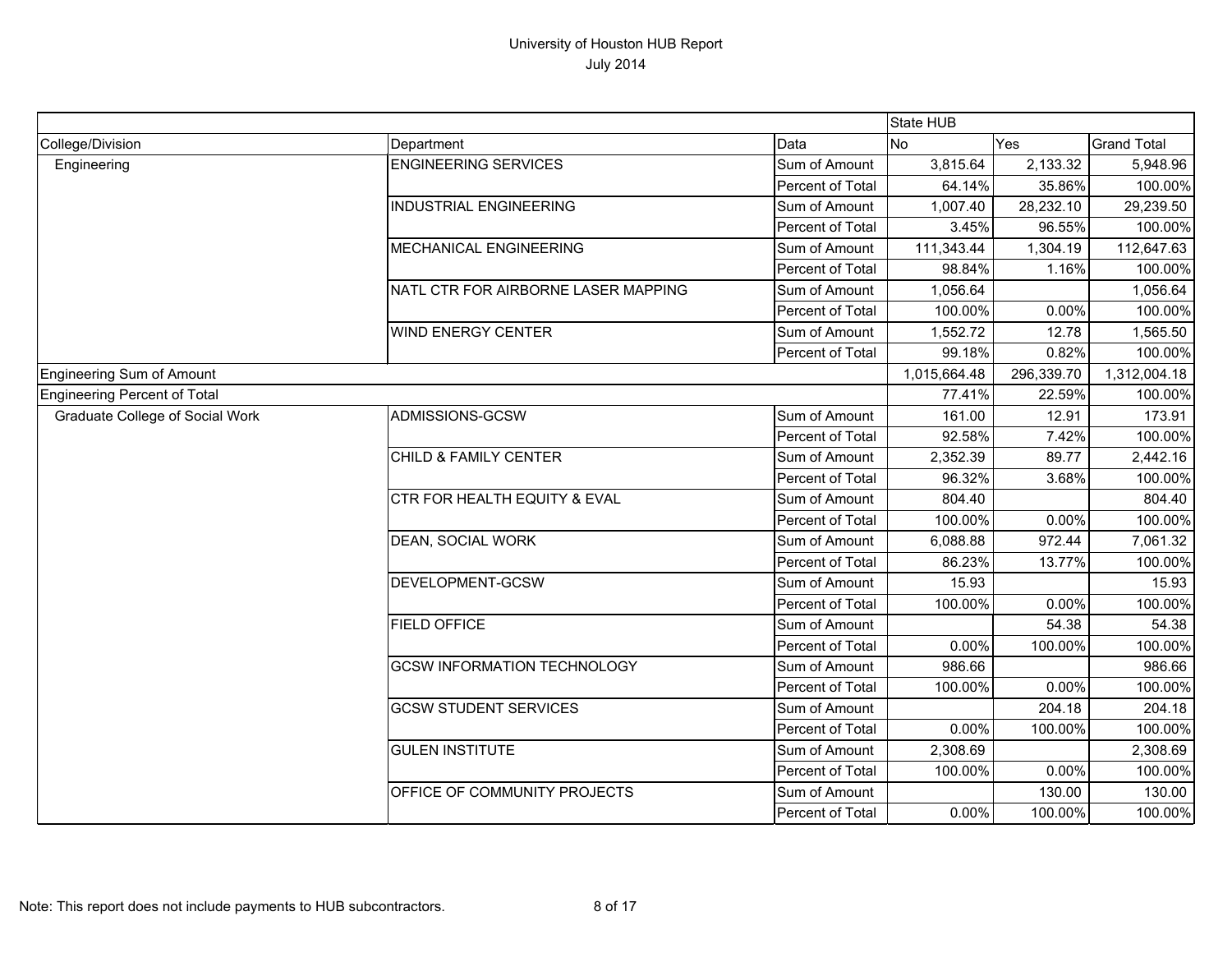|                                                  |                                          |                  | State HUB  |          |                    |
|--------------------------------------------------|------------------------------------------|------------------|------------|----------|--------------------|
| College/Division                                 | Department                               | Data             | <b>No</b>  | Yes      | <b>Grand Total</b> |
| <b>Graduate College of Social Work</b>           | PHD PROGRAM                              | Sum of Amount    |            | 106.89   | 106.89             |
|                                                  |                                          | Percent of Total | 0.00%      | 100.00%  | 100.00%            |
| Graduate College of Social Work Sum of Amount    |                                          |                  | 12,717.95  | 1,570.57 | 14,288.52          |
| Graduate College of Social Work Percent of Total |                                          |                  | 89.01%     | 10.99%   | 100.00%            |
| Honors College                                   | DEAN, HONORS COLLEGE                     | Sum of Amount    | 13,182.06  | 645.94   | 13,828.00          |
|                                                  |                                          | Percent of Total | 95.33%     | 4.67%    | 100.00%            |
|                                                  | <b>FORENSICS PROGRAM</b>                 | Sum of Amount    | 169.31     |          | 169.31             |
|                                                  |                                          | Percent of Total | 100.00%    | 0.00%    | 100.00%            |
| Honors College Sum of Amount                     |                                          |                  | 13,351.37  | 645.94   | 13,997.31          |
| Honors College Percent of Total                  |                                          |                  | 95.39%     | 4.61%    | 100.00%            |
| Hotel and Restaurant Management                  | DEAN, HOTEL & RESTAURANT MANAG           | Sum of Amount    | 241.63     |          | 241.63             |
|                                                  |                                          | Percent of Total | 100.00%    | 0.00%    | 100.00%            |
|                                                  | HOTEL AND RESTAURANT MANAGEMENT          | Sum of Amount    | 243,419.40 | 4,852.54 | 248,271.94         |
|                                                  |                                          | Percent of Total | 98.05%     | 1.95%    | 100.00%            |
| Hotel and Restaurant Management Sum of Amount    |                                          |                  | 243,661.03 | 4,852.54 | 248,513.57         |
| Hotel and Restaurant Management Percent of Total |                                          |                  | 98.05%     | 1.95%    | 100.00%            |
| Law Center                                       | <b>ASSOCIATE DEAN, LAW</b>               | Sum of Amount    |            | 813.49   | 813.49             |
|                                                  |                                          | Percent of Total | 0.00%      | 100.00%  | 100.00%            |
|                                                  | <b>BUSINESS SERVICES, LAW</b>            | Sum of Amount    | 80,291.44  | 1,914.82 | 82,206.26          |
|                                                  |                                          | Percent of Total | 97.67%     | 2.33%    | 100.00%            |
|                                                  | <b>CAREER SERVICES, LAW</b>              | Sum of Amount    | 1,745.06   | 313.57   | 2,058.63           |
|                                                  |                                          | Percent of Total | 84.77%     | 15.23%   | 100.00%            |
|                                                  | DEAN, LAW                                | Sum of Amount    | 131.74     | 568.58   | 700.32             |
|                                                  |                                          | Percent of Total | 18.81%     | 81.19%   | 100.00%            |
|                                                  | <b>EXTERNAL AFFAIRS, LAW</b>             | Sum of Amount    |            | 40.82    | 40.82              |
|                                                  |                                          | Percent of Total | 0.00%      | 100.00%  | 100.00%            |
|                                                  | <b>FACILITIES, LAW</b>                   | Sum of Amount    | 9,765.99   | 158.73   | 9,924.72           |
|                                                  |                                          | Percent of Total | 98.40%     | 1.60%    | 100.00%            |
|                                                  | <b>FACULTY SUPPORT LAW</b>               | Sum of Amount    | 147.73     | 1,360.38 | 1,508.11           |
|                                                  |                                          | Percent of Total | 9.80%      | 90.20%   | 100.00%            |
|                                                  | <b>HEALTH LAW &amp; POLICY INSTITUTE</b> | Sum of Amount    | 308.40     | 82.45    | 390.85             |
|                                                  |                                          | Percent of Total | 78.90%     | 21.10%   | 100.00%            |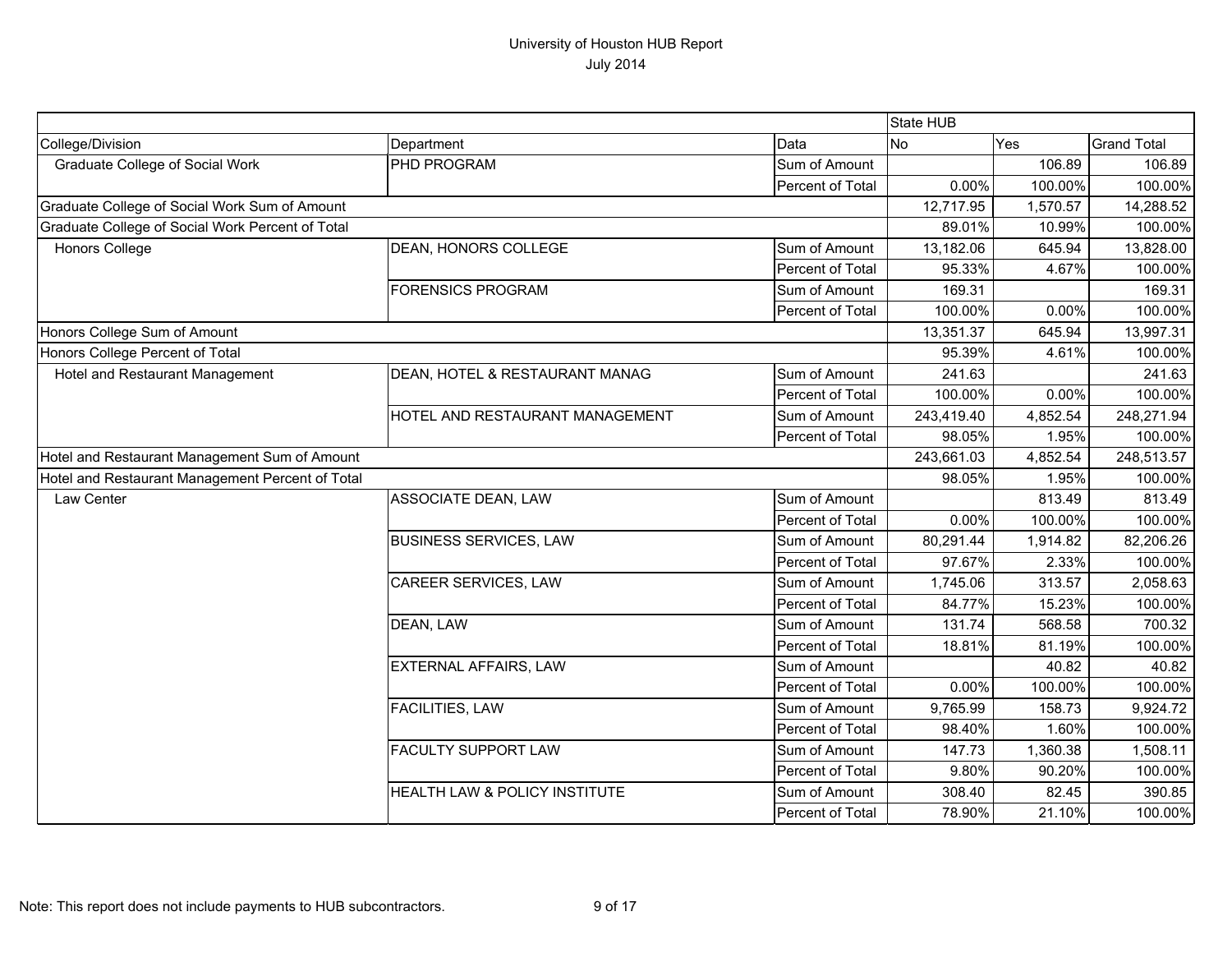|                                         |                                     |                  | State HUB  |           |                    |
|-----------------------------------------|-------------------------------------|------------------|------------|-----------|--------------------|
| College/Division                        | Department                          | Data             | No         | Yes       | <b>Grand Total</b> |
| Law Center                              | INST OF HIGHER EDU & GOVERNANCE LAW | Sum of Amount    | 310.87     |           | 310.87             |
|                                         |                                     | Percent of Total | 100.00%    | 0.00%     | 100.00%            |
|                                         | LAW                                 | Sum of Amount    | 3,070.00   |           | 3,070.00           |
|                                         |                                     | Percent of Total | 100.00%    | 0.00%     | 100.00%            |
|                                         | <b>LAW FOUNDATION</b>               | Sum of Amount    | 10.14      |           | 10.14              |
|                                         |                                     | Percent of Total | 100.00%    | 0.00%     | 100.00%            |
|                                         | LAW INFORMATION TECHNOLOGY          | Sum of Amount    | 2,896.48   | 25,064.39 | 27,960.87          |
|                                         |                                     | Percent of Total | 10.36%     | 89.64%    | 100.00%            |
|                                         | <b>LAW LIBRARY</b>                  | Sum of Amount    | 22,714.05  | 469.37    | 23,183.42          |
|                                         |                                     | Percent of Total | 97.98%     | 2.02%     | 100.00%            |
|                                         | LEGAL AID CLINIC, LAW               | Sum of Amount    | 348.88     | 271.75    | 620.63             |
|                                         |                                     | Percent of Total | 56.21%     | 43.79%    | 100.00%            |
|                                         | LEGAL RESEARCH & WRITING, LAW       | Sum of Amount    |            | 2,389.33  | 2,389.33           |
|                                         |                                     | Percent of Total | 0.00%      | 100.00%   | 100.00%            |
|                                         | PUBLIC RELS & MARKETING, LAW        | Sum of Amount    | 962.50     |           | 962.50             |
|                                         |                                     | Percent of Total | 100.00%    | 0.00%     | 100.00%            |
|                                         | STUDENT ORGANIZATION, LAW           | Sum of Amount    | 1,859.98   |           | 1,859.98           |
|                                         |                                     | Percent of Total | 100.00%    | 0.00%     | 100.00%            |
|                                         | STUDENT SERVICES, LAW               | Sum of Amount    | 3,115.48   | 949.69    | 4,065.17           |
|                                         |                                     | Percent of Total | 76.64%     | 23.36%    | 100.00%            |
| Law Center Sum of Amount                |                                     |                  | 127,678.74 | 34,397.37 | 162,076.11         |
| Law Center Percent of Total             |                                     |                  | 78.78%     | 21.22%    | 100.00%            |
| <b>Liberal Arts and Social Sciences</b> | <b>AEROSPACE STUDIES</b>            | Sum of Amount    | 650.00     | 581.67    | 1,231.67           |
|                                         |                                     | Percent of Total | 52.77%     | 47.23%    | 100.00%            |
|                                         | AFRICAN-AMERICAN STUDIES            | Sum of Amount    | 1,751.43   | 4,710.17  | 6,461.60           |
|                                         |                                     | Percent of Total | 27.11%     | 72.89%    | 100.00%            |
|                                         | <b>ART</b>                          | Sum of Amount    | 10,765.59  | 5,542.30  | 16,307.89          |
|                                         |                                     | Percent of Total | 66.01%     | 33.99%    | 100.00%            |
|                                         | <b>ARTE PUBLICO</b>                 | Sum of Amount    | 29,068.36  | 401.12    | 29,469.48          |
|                                         |                                     | Percent of Total | 98.64%     | 1.36%     | 100.00%            |
|                                         | <b>BAND</b>                         | Sum of Amount    | 400.00     |           | 400.00             |
|                                         |                                     | Percent of Total | 100.00%    | 0.00%     | 100.00%            |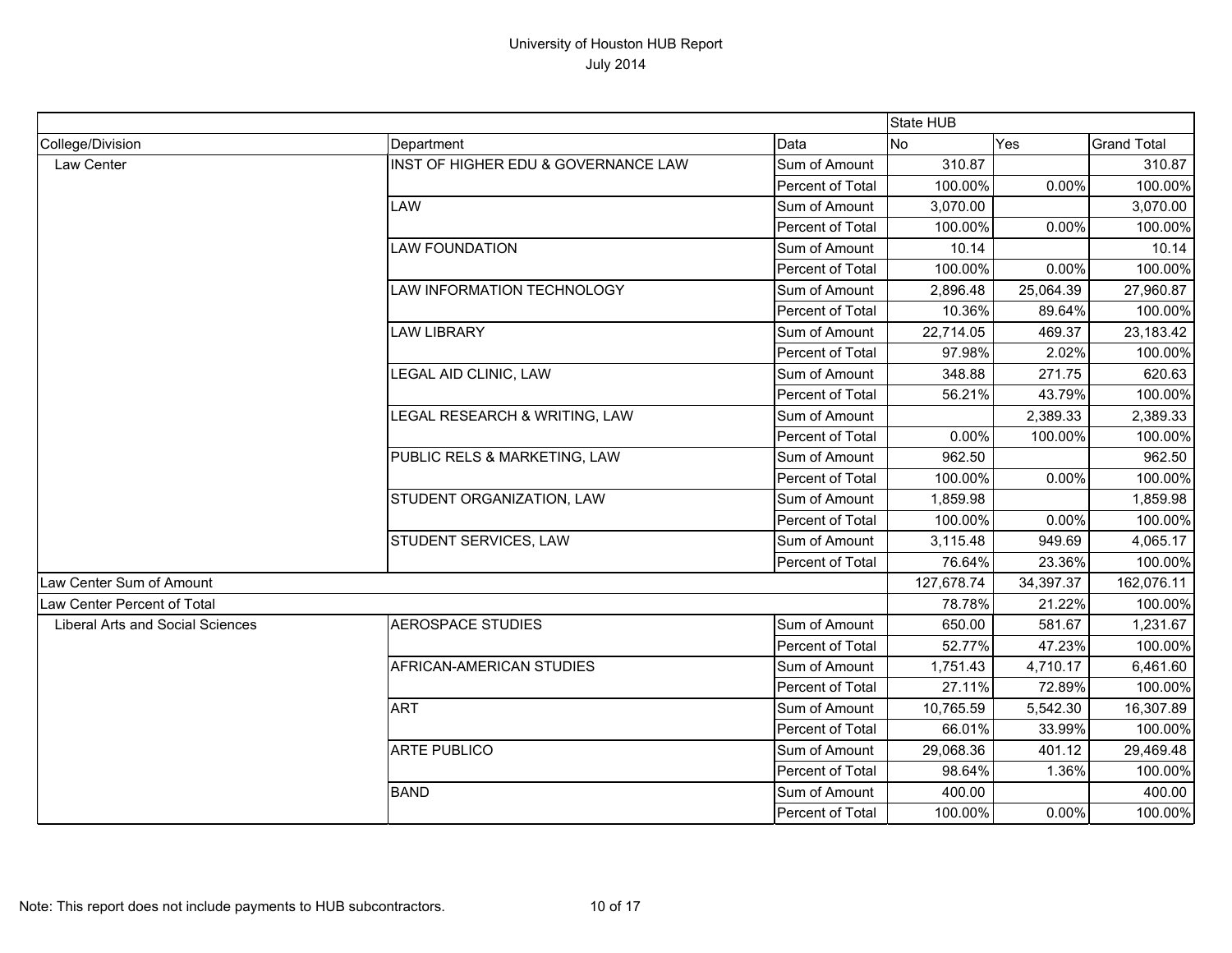|                                         |                                  |                         | State HUB      |           |                    |
|-----------------------------------------|----------------------------------|-------------------------|----------------|-----------|--------------------|
| College/Division                        | Department                       | Data                    | N <sub>o</sub> | Yes       | <b>Grand Total</b> |
| <b>Liberal Arts and Social Sciences</b> | <b>BLAFFER GALLERY</b>           | Sum of Amount           | 39,869.65      | 1,121.54  | 40,991.19          |
|                                         |                                  | Percent of Total        | 97.26%         | 2.74%     | 100.00%            |
|                                         | CENTER FOR PUBLIC HISTORY        | Sum of Amount           | 8,026.61       | 119.22    | 8,145.83           |
|                                         |                                  | <b>Percent of Total</b> | 98.54%         | 1.46%     | 100.00%            |
|                                         | <b>COMMUNICATION</b>             | Sum of Amount           | 5,386.55       | 2,335.30  | 7,721.85           |
|                                         |                                  | Percent of Total        | 69.76%         | 30.24%    | 100.00%            |
|                                         | <b>COMMUNICATIONS DISORDERS</b>  | Sum of Amount           | 14,706.31      | 284.61    | 14,990.92          |
|                                         |                                  | Percent of Total        | 98.10%         | 1.90%     | 100.00%            |
|                                         | COMPARATIVE CULTURAL STUDIES     | Sum of Amount           | 15,110.77      | 1,968.77  | 17,079.54          |
|                                         |                                  | Percent of Total        | 88.47%         | 11.53%    | 100.00%            |
|                                         | CTR NEURO AND BIOMECH RESEARCH   | Sum of Amount           | 6,008.56       |           | 6,008.56           |
|                                         |                                  | Percent of Total        | 100.00%        | 0.00%     | 100.00%            |
|                                         | <b>CWMCA CENTER FOR THE ARTS</b> | Sum of Amount           | 19,076.98      | 80.99     | 19,157.97          |
|                                         |                                  | Percent of Total        | 99.58%         | 0.42%     | 100.00%            |
|                                         | DEAN, LIBERAL ARTS & SOC SCI     | Sum of Amount           | 8,081.49       | 1,296.33  | 9,377.82           |
|                                         |                                  | Percent of Total        | 86.18%         | 13.82%    | 100.00%            |
|                                         | <b>ECONOMICS</b>                 | Sum of Amount           | 3,608.36       | 1,159.85  | 4,768.21           |
|                                         |                                  | Percent of Total        | 75.68%         | 24.32%    | 100.00%            |
|                                         | <b>ENGLISH</b>                   | Sum of Amount           | 12,656.33      | 900.69    | 13,557.02          |
|                                         |                                  | Percent of Total        | 93.36%         | 6.64%     | 100.00%            |
|                                         | HEALTH AND HUMAN PERFORMANCE     | Sum of Amount           | 33,833.98      | 159.20    | 33,993.18          |
|                                         |                                  | Percent of Total        | 99.53%         | 0.47%     | 100.00%            |
|                                         | <b>HISPANIC STUDIES</b>          | Sum of Amount           | 525.33         | 19,565.57 | 20,090.90          |
|                                         |                                  | Percent of Total        | 2.61%          | 97.39%    | 100.00%            |
|                                         | <b>HISTORY</b>                   | Sum of Amount           | 4,038.54       | 478.86    | 4,517.40           |
|                                         |                                  | Percent of Total        | 89.40%         | 10.60%    | 100.00%            |
|                                         | HOBBY CENTER FOR PUBLIC POLICY   | Sum of Amount           | 41,257.20      | 448.53    | 41,705.73          |
|                                         |                                  | Percent of Total        | 98.92%         | 1.08%     | 100.00%            |
|                                         | <b>MEXICAN-AMERICAN STUDIES</b>  | Sum of Amount           | 15,177.98      | 1,423.39  | 16,601.37          |
|                                         |                                  | Percent of Total        | 91.43%         | 8.57%     | 100.00%            |
|                                         | <b>MILITARY SCIENCE</b>          | Sum of Amount           | 367.46         |           | 367.46             |
|                                         |                                  | Percent of Total        | 100.00%        | 0.00%     | 100.00%            |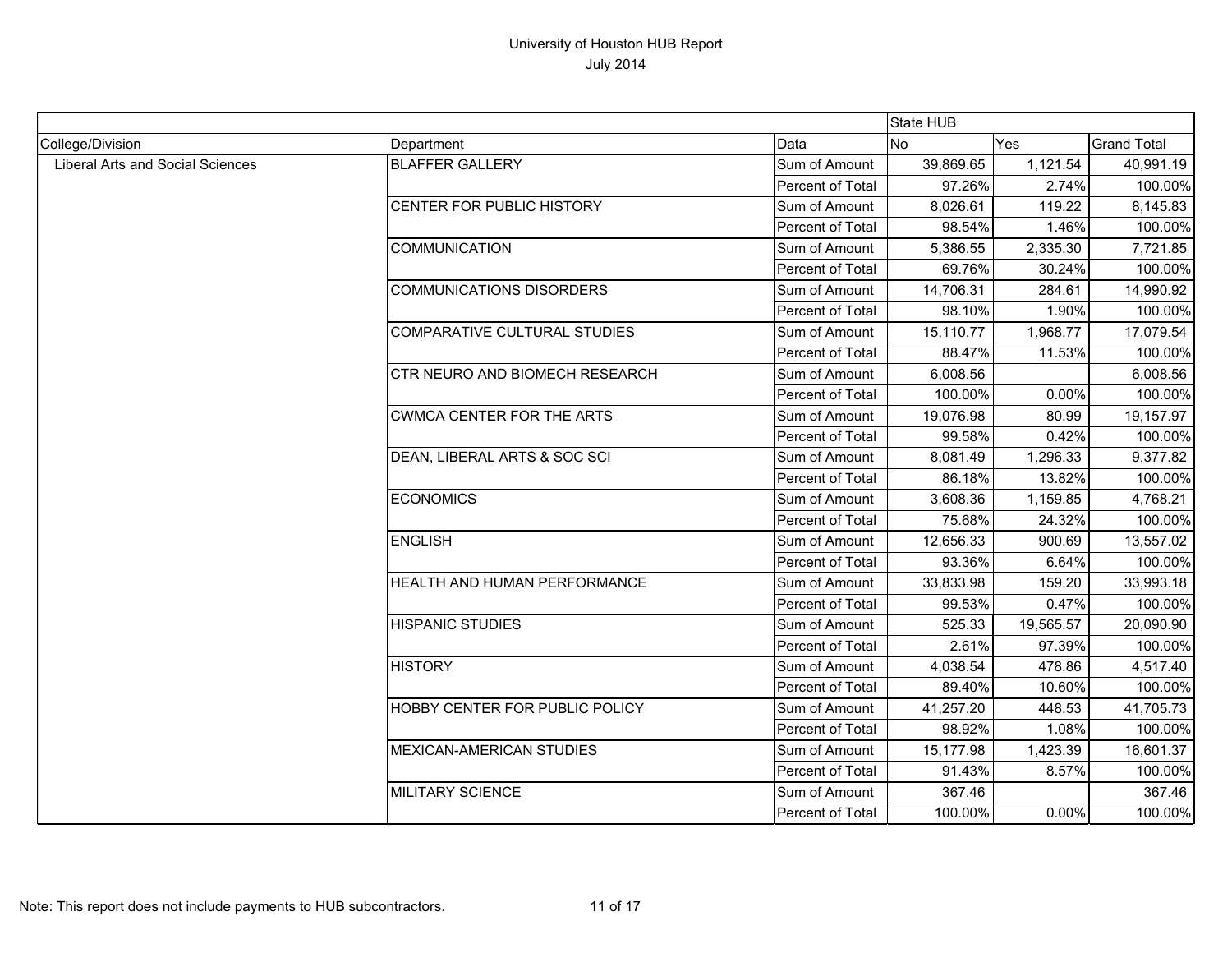|                                                   |                                                       |                         | State HUB  |           |                    |
|---------------------------------------------------|-------------------------------------------------------|-------------------------|------------|-----------|--------------------|
| College/Division                                  | Department                                            | Data                    | No         | Yes       | <b>Grand Total</b> |
| <b>Liberal Arts and Social Sciences</b>           | <b>MODERN AND CLASSICAL LANGUAGES</b>                 | Sum of Amount           | 4,684.43   | 1,025.81  | 5,710.24           |
|                                                   |                                                       | Percent of Total        | 82.04%     | 17.96%    | 100.00%            |
|                                                   | <b>MUSIC</b>                                          | Sum of Amount           | 76,183.64  | 961.53    | 77,145.17          |
|                                                   |                                                       | Percent of Total        | 98.75%     | 1.25%     | 100.00%            |
|                                                   | PHILOSOPHY                                            | Sum of Amount           | 1,135.54   | 71.25     | 1,206.79           |
|                                                   |                                                       | Percent of Total        | 94.10%     | 5.90%     | 100.00%            |
|                                                   | POLITICAL SCIENCE                                     | Sum of Amount           | 1,404.47   | 1,504.18  | 2,908.65           |
|                                                   |                                                       | Percent of Total        | 48.29%     | 51.71%    | 100.00%            |
|                                                   | <b>PSYCHOLOGY</b>                                     | Sum of Amount           | 46,620.54  | 2,067.43  | 48,687.97          |
|                                                   |                                                       | Percent of Total        | 95.75%     | 4.25%     | 100.00%            |
|                                                   | <b>SOCIOLOGY</b>                                      | Sum of Amount           | 2,214.97   | 645.21    | 2,860.18           |
|                                                   |                                                       | Percent of Total        | 77.44%     | 22.56%    | 100.00%            |
|                                                   | <b>THEATER</b>                                        | Sum of Amount           | 152,260.26 | 112.24    | 152,372.50         |
|                                                   |                                                       | Percent of Total        | 99.93%     | 0.07%     | 100.00%            |
|                                                   | <b>WOMEN'S STUDIES PROGRAM</b>                        | Sum of Amount           | 743.43     | 303.59    | 1,047.02           |
|                                                   |                                                       | Percent of Total        | 71.00%     | 29.00%    | 100.00%            |
| Liberal Arts and Social Sciences Sum of Amount    |                                                       |                         | 555,614.76 | 49,269.35 | 604,884.11         |
| Liberal Arts and Social Sciences Percent of Total |                                                       |                         | 91.85%     | 8.15%     | 100.00%            |
| Library                                           | UNIVERSITY LIBRARIES                                  | Sum of Amount           | 664,524.38 | 40,768.91 | 705,293.29         |
|                                                   |                                                       | Percent of Total        | 94.22%     | 5.78%     | 100.00%            |
| Library Sum of Amount                             |                                                       |                         | 664,524.38 | 40,768.91 | 705,293.29         |
| Library Percent of Total                          |                                                       |                         | 94.22%     | 5.78%     | 100.00%            |
| <b>Natural Science and Mathematics</b>            | <b>BIOLOGY &amp; BIOCHEMISTRY</b>                     | Sum of Amount           | 121,480.95 | 4,794.28  | 126,275.23         |
|                                                   |                                                       | Percent of Total        | 96.20%     | 3.80%     | 100.00%            |
|                                                   | <b>CHEMISTRY</b>                                      | Sum of Amount           | 121,214.26 | 952.07    | 122,166.33         |
|                                                   |                                                       | <b>Percent of Total</b> | 99.22%     | 0.78%     | 100.00%            |
|                                                   | <b>COMPUTER SCIENCE</b>                               | Sum of Amount           | 16,901.70  | 1,746.32  | 18,648.02          |
|                                                   |                                                       | Percent of Total        | 90.64%     | 9.36%     | 100.00%            |
|                                                   | CTR FOR APPLIED GEOSC & ENERGY (CAGE)                 | Sum of Amount           | 31.13      |           | 31.13              |
|                                                   |                                                       | Percent of Total        | 100.00%    | 0.00%     | 100.00%            |
|                                                   | <b>CTR FOR NUCLEAR RECEPTORS &amp; CELL SIGNALING</b> | Sum of Amount           | 61,331.64  | 1,224.54  | 62,556.18          |
|                                                   |                                                       | Percent of Total        | 98.04%     | 1.96%     | 100.00%            |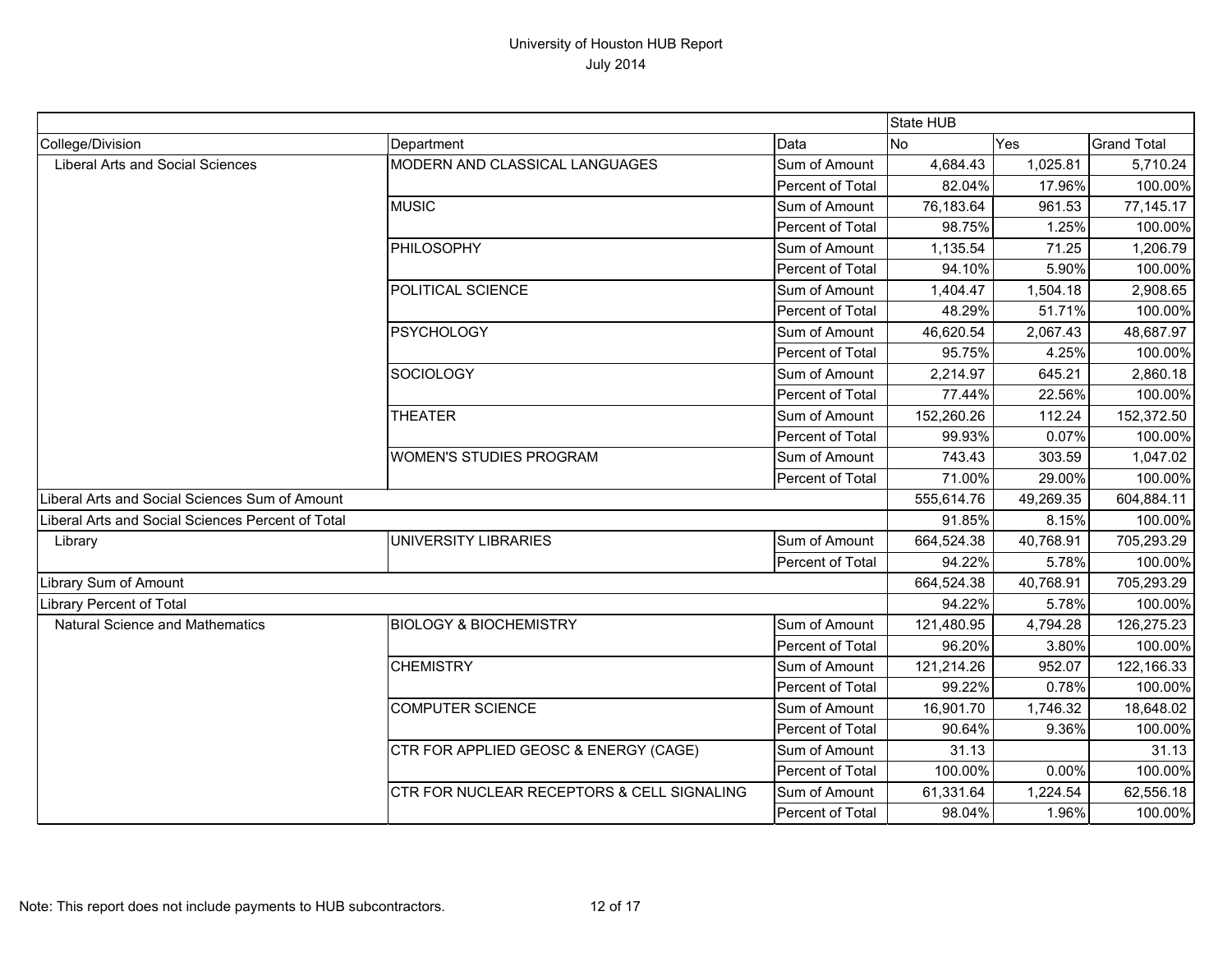|                                                  |                                            |                  | State HUB   |           |                    |
|--------------------------------------------------|--------------------------------------------|------------------|-------------|-----------|--------------------|
| College/Division                                 | Department                                 | Data             | <b>No</b>   | Yes       | <b>Grand Total</b> |
| <b>Natural Science and Mathematics</b>           | DEAN, NATURAL SCIENCE & MATHE              | Sum of Amount    | 49,885.51   | 10,415.22 | 60,300.73          |
|                                                  |                                            | Percent of Total | 82.73%      | 17.27%    | 100.00%            |
|                                                  | EARTH AND ATMOSPHERIC SCIENCES             | Sum of Amount    | 348,804.06  | 6,936.32  | 355,740.38         |
|                                                  |                                            | Percent of Total | 98.05%      | 1.95%     | 100.00%            |
|                                                  | INST FOR CLIMATE/ATMOSPHERIC SCIENCE (CAS) | Sum of Amount    | 15,115.01   |           | 15,115.01          |
|                                                  |                                            | Percent of Total | 100.00%     | 0.00%     | 100.00%            |
|                                                  | INST FOR THEORETICAL & ENG SCI             | Sum of Amount    | 15.90       |           | 15.90              |
|                                                  |                                            | Percent of Total | 100.00%     | 0.00%     | 100.00%            |
|                                                  | <b>MATHEMATICS</b>                         | Sum of Amount    | 42,121.72   | 3,619.28  | 45,741.00          |
|                                                  |                                            | Percent of Total | 92.09%      | 7.91%     | 100.00%            |
|                                                  | <b>PHYSICS</b>                             | Sum of Amount    | 49,460.67   | 2,295.06  | 51,755.73          |
|                                                  |                                            | Percent of Total | 95.57%      | 4.43%     | 100.00%            |
| Natural Science and Mathematics Sum of Amount    |                                            |                  | 826,362.55  | 31,983.09 | 858,345.64         |
| Natural Science and Mathematics Percent of Total |                                            |                  | 96.27%      | 3.73%     | 100.00%            |
| Optometry                                        | <b>DEAN, OPTOMETRY</b>                     | Sum of Amount    | 19,267.11   | 528.33    | 19,795.44          |
|                                                  |                                            | Percent of Total | 97.33%      | 2.67%     | 100.00%            |
|                                                  | OPT VISION SCIENCES                        | Sum of Amount    | 65,238.40   |           | 65,238.40          |
|                                                  |                                            | Percent of Total | 100.00%     | 0.00%     | 100.00%            |
|                                                  | OPTOMETRY CLINIC                           | Sum of Amount    | 563,761.49  | 5,572.76  | 569,334.25         |
|                                                  |                                            | Percent of Total | 99.02%      | 0.98%     | 100.00%            |
| Optometry Sum of Amount                          |                                            |                  | 648,267.00  | 6,101.09  | 654,368.09         |
| Optometry Percent of Total                       |                                            |                  | 99.07%      | 0.93%     | 100.00%            |
| Pharmacy                                         | <b>CLINICAL PHARMACY &amp; ADMINISTRA</b>  | Sum of Amount    | 37,466.58   | 2,217.60  | 39,684.18          |
|                                                  |                                            | Percent of Total | 94.41%      | 5.59%     | 100.00%            |
|                                                  | <b>DEAN, PHARMACY</b>                      | Sum of Amount    | 69,738.44   | 5,873.26  | 75,611.70          |
|                                                  |                                            | Percent of Total | 92.23%      | 7.77%     | 100.00%            |
|                                                  | <b>EXPERIENTIAL PROGRAMS</b>               | Sum of Amount    | 17, 152. 75 | 325.92    | 17,478.67          |
|                                                  |                                            | Percent of Total | 98.14%      | 1.86%     | 100.00%            |
|                                                  | PHARMACOLOGICAL & PHARMACEUTIC             | Sum of Amount    | 74,600.94   | 2,108.85  | 76,709.79          |
|                                                  |                                            | Percent of Total | 97.25%      | 2.75%     | 100.00%            |
|                                                  | <b>STUDENT SERVICES PHARMACY</b>           | Sum of Amount    | 5,504.82    | 1,093.91  | 6,598.73           |
|                                                  |                                            | Percent of Total | 83.42%      | 16.58%    | 100.00%            |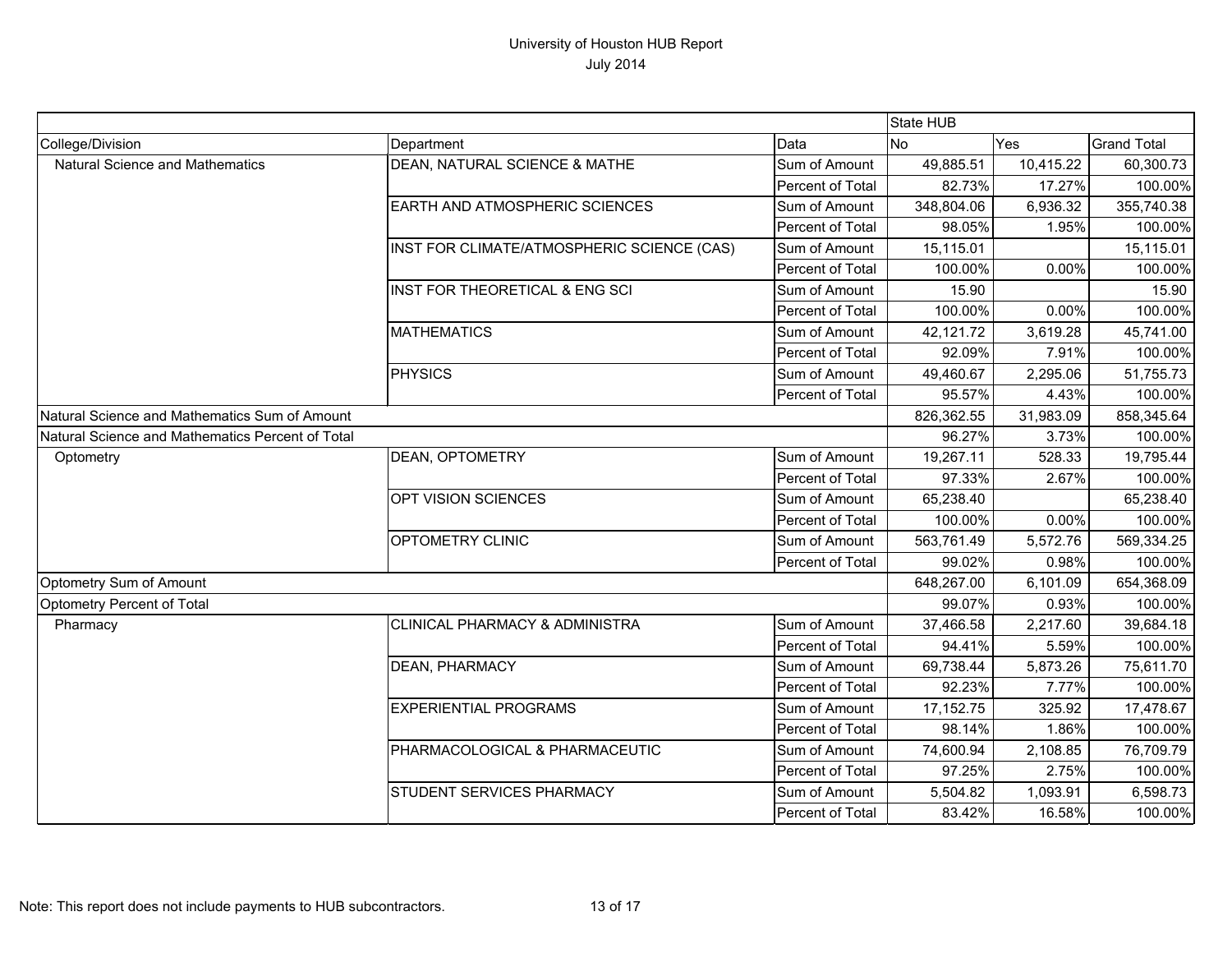|                           |                                          |                  | State HUB  |            |                                                                                                                                          |
|---------------------------|------------------------------------------|------------------|------------|------------|------------------------------------------------------------------------------------------------------------------------------------------|
| College/Division          | Department                               | Data             | <b>No</b>  | Yes        | <b>Grand Total</b>                                                                                                                       |
| Pharmacy Sum of Amount    |                                          | 204,463.53       | 11,619.54  | 216,083.07 |                                                                                                                                          |
| Pharmacy Percent of Total |                                          | 94.62%           | 5.38%      | 100.00%    |                                                                                                                                          |
| Research                  | ANIMAL CARE OPERATIONS                   | Sum of Amount    | 35,962.82  | 230.09     | 36,192.91                                                                                                                                |
|                           |                                          | Percent of Total | 99.36%     | 0.64%      | 100.00%                                                                                                                                  |
|                           | CENTER FOR ADVANCED COMPUTING & DATA SYS | Sum of Amount    | 2,717.65   | 629.74     | 3,347.39                                                                                                                                 |
|                           |                                          | Percent of Total | 81.19%     | 18.81%     | 100.00%                                                                                                                                  |
|                           | CENTER FOR ADVANCED MATERIALS            | Sum of Amount    | 2,570.91   | 58.28      | 2,629.19                                                                                                                                 |
|                           |                                          | Percent of Total | 97.78%     | 2.22%      | 100.00%                                                                                                                                  |
|                           | DIV OF RESEARCH BUSINESS OPERATIONS      | Sum of Amount    |            | 390.76     |                                                                                                                                          |
|                           |                                          | Percent of Total | 0.00%      | 100.00%    |                                                                                                                                          |
|                           | <b>GRANTS AND CONTRACTS</b>              | Sum of Amount    | 79.88      | 174.58     | 254.46                                                                                                                                   |
|                           |                                          | Percent of Total | 31.39%     | 68.61%     |                                                                                                                                          |
|                           | <b>HOUSTON COASTAL CENTER</b>            | Sum of Amount    | 807.81     |            | 807.81                                                                                                                                   |
|                           |                                          | Percent of Total | 100.00%    | 0.00%      |                                                                                                                                          |
|                           | OFFICE OF TECHNOLOGY MANAGEMENT          | Sum of Amount    | 230,655.09 | 27.50      | 390.76<br>100.00%<br>100.00%<br>100.00%<br>230,682.59<br>100.00%<br>517,564.54<br>100.00%<br>13,598.97<br>100.00%<br>1,063.04<br>100.00% |
|                           |                                          | Percent of Total | 99.99%     | 0.01%      |                                                                                                                                          |
|                           | <b>RESEARCH</b>                          | Sum of Amount    | 515,938.16 | 1,626.38   |                                                                                                                                          |
|                           |                                          | Percent of Total | 99.69%     | 0.31%      |                                                                                                                                          |
|                           | <b>RESEARCH INFORMATION CENTER</b>       | Sum of Amount    | 13,595.08  | 3.89       |                                                                                                                                          |
|                           |                                          | Percent of Total | 99.97%     | 0.03%      |                                                                                                                                          |
|                           | RESEARCH POLICIES/COMPLIANCE/COMMITTEES  | Sum of Amount    | 868.50     | 194.54     |                                                                                                                                          |
|                           |                                          | Percent of Total | 81.70%     | 18.30%     |                                                                                                                                          |
|                           | <b>SPACE VACUUM EPITAXY CENTER</b>       | Sum of Amount    | 1,061.88   |            | 1,061.88                                                                                                                                 |
|                           |                                          | Percent of Total | 100.00%    | 0.00%      | 100.00%                                                                                                                                  |
|                           | <b>TIMES</b>                             | Sum of Amount    | 16,511.76  | 29,606.71  | 46,118.47<br>4,231.17                                                                                                                    |
|                           |                                          | Percent of Total | 35.80%     | 64.20%     | 100.00%                                                                                                                                  |
|                           | TX CTR SUPERCONDUCTIVITY AT UH           | Sum of Amount    | 92,377.78  | 358.85     | 92,736.63                                                                                                                                |
|                           |                                          | Percent of Total | 99.61%     | 0.39%      | 100.00%                                                                                                                                  |
|                           | TX OBESITY RESEARCH CENTER               | Sum of Amount    | 4,130.28   | 100.89     |                                                                                                                                          |
|                           |                                          | Percent of Total | 97.62%     | 2.38%      | 100.00%                                                                                                                                  |
|                           | UH SEQUENCING CORE FACILITY              | Sum of Amount    | 3,219.00   | 558.63     | 3,777.63                                                                                                                                 |
|                           |                                          | Percent of Total | 85.21%     | 14.79%     | 100.00%                                                                                                                                  |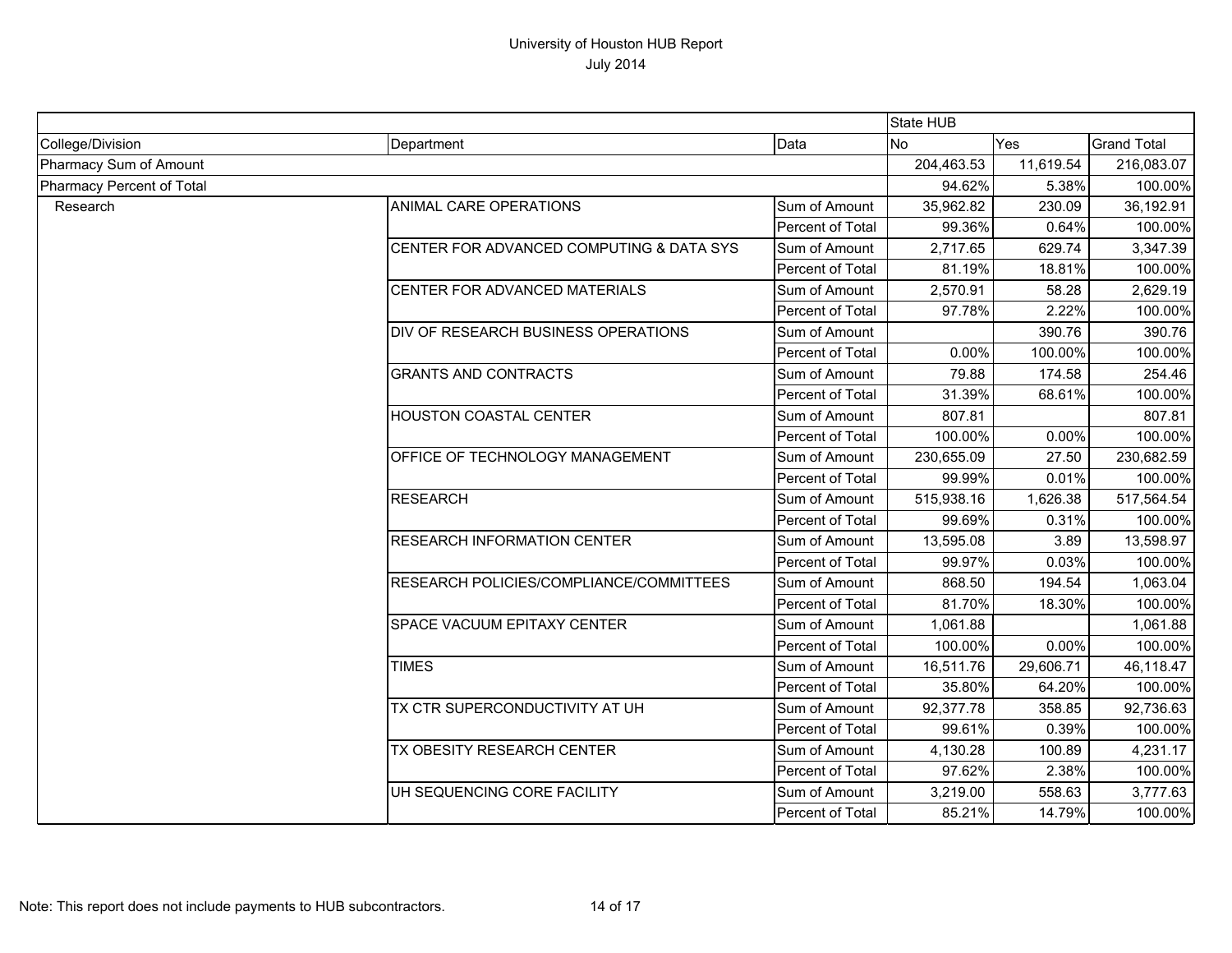|                           |                                     |                  | State HUB  |           |                                                                                                                                                                                                                                                                                                                    |
|---------------------------|-------------------------------------|------------------|------------|-----------|--------------------------------------------------------------------------------------------------------------------------------------------------------------------------------------------------------------------------------------------------------------------------------------------------------------------|
| College/Division          | Department                          | Data             | <b>No</b>  | Yes       |                                                                                                                                                                                                                                                                                                                    |
| Research Sum of Amount    |                                     |                  | 920,496.60 | 33,960.84 | 954,457.44                                                                                                                                                                                                                                                                                                         |
| Research Percent of Total |                                     | 96.44%           | 3.56%      |           |                                                                                                                                                                                                                                                                                                                    |
| <b>Student Affairs</b>    | <b>ADMISSIONS</b>                   | Sum of Amount    | 169,201.95 | 1,236.74  | 170,438.69                                                                                                                                                                                                                                                                                                         |
|                           |                                     | Percent of Total | 99.27%     | 0.73%     |                                                                                                                                                                                                                                                                                                                    |
|                           | <b>CAMPUS RECREATION</b>            | Sum of Amount    | 27,515.52  | 52,695.90 | 80,211.42                                                                                                                                                                                                                                                                                                          |
|                           |                                     | Percent of Total | 34.30%     | 65.70%    |                                                                                                                                                                                                                                                                                                                    |
|                           | CENTER FOR STUDENT INVOLVEMENT      | Sum of Amount    | 25,855.40  | 3,270.99  | 29,126.39                                                                                                                                                                                                                                                                                                          |
|                           |                                     | Percent of Total | 88.77%     | 11.23%    |                                                                                                                                                                                                                                                                                                                    |
|                           | CENTER FOR STUDENT MEDIA            | Sum of Amount    | 9,905.98   | 2,606.26  | 12,512.24                                                                                                                                                                                                                                                                                                          |
|                           |                                     | Percent of Total | 79.17%     | 20.83%    |                                                                                                                                                                                                                                                                                                                    |
|                           | CENTER FOR STUDENTS W/DISABILITIES  | Sum of Amount    | 26,931.76  | 1,755.00  | 28,686.76                                                                                                                                                                                                                                                                                                          |
|                           |                                     | Percent of Total | 93.88%     | 6.12%     |                                                                                                                                                                                                                                                                                                                    |
|                           | <b>CHILDREN'S LEARNING CENTER</b>   | Sum of Amount    | 10,185.15  | 777.07    |                                                                                                                                                                                                                                                                                                                    |
|                           |                                     | Percent of Total | 92.91%     | 7.09%     |                                                                                                                                                                                                                                                                                                                    |
|                           | <b>COUNSELING AND PSYCH SVCS</b>    | Sum of Amount    | 899.45     | 454.65    | <b>Grand Total</b><br>100.00%<br>100.00%<br>100.00%<br>100.00%<br>100.00%<br>100.00%<br>10,962.22<br>100.00%<br>1,354.10<br>100.00%<br>2,179.01<br>100.00%<br>1,586.28<br>100.00%<br>12,237.90<br>100.00%<br>52,513.84<br>100.00%<br>488.38<br>100.00%<br>26,167.43<br>100.00%<br>3,650.11<br>100.00%<br>33,060.26 |
|                           |                                     | Percent of Total | 66.42%     | 33.58%    |                                                                                                                                                                                                                                                                                                                    |
|                           | <b>CTR FOR LEADERSHIP &amp; FSL</b> | Sum of Amount    | 2,157.54   | 21.47     |                                                                                                                                                                                                                                                                                                                    |
|                           |                                     | Percent of Total | 99.01%     | 0.99%     |                                                                                                                                                                                                                                                                                                                    |
|                           | <b>DEAN OF STUDENTS</b>             | Sum of Amount    | 313.19     | 1,273.09  |                                                                                                                                                                                                                                                                                                                    |
|                           |                                     | Percent of Total | 19.74%     | 80.26%    |                                                                                                                                                                                                                                                                                                                    |
|                           | ENROLLMENT MANAGEMENT SERVICES      | Sum of Amount    | 2,677.02   | 9,560.88  |                                                                                                                                                                                                                                                                                                                    |
|                           |                                     | Percent of Total | 21.87%     | 78.13%    |                                                                                                                                                                                                                                                                                                                    |
|                           | ENROLLMENT MGMT PROD SUPPORT        | Sum of Amount    | 16,439.51  | 36,074.33 |                                                                                                                                                                                                                                                                                                                    |
|                           |                                     | Percent of Total | 31.31%     | 68.69%    |                                                                                                                                                                                                                                                                                                                    |
|                           | <b>LGBT RESOURCE CENTER</b>         | Sum of Amount    | 413.98     | 74.40     |                                                                                                                                                                                                                                                                                                                    |
|                           |                                     | Percent of Total | 84.77%     | 15.23%    |                                                                                                                                                                                                                                                                                                                    |
|                           | REGISTRATION AND ACADEMIC RECO      | Sum of Amount    | 19,580.07  | 6,587.36  |                                                                                                                                                                                                                                                                                                                    |
|                           |                                     | Percent of Total | 74.83%     | 25.17%    |                                                                                                                                                                                                                                                                                                                    |
|                           | <b>RELIGION CENTER</b>              | Sum of Amount    | 3,682.61   | (32.50)   |                                                                                                                                                                                                                                                                                                                    |
|                           |                                     | Percent of Total | 100.89%    | $-0.89%$  |                                                                                                                                                                                                                                                                                                                    |
|                           | SCHOLARSHIPS AND FINANCIAL AID      | Sum of Amount    | 16,167.24  | 16,893.02 |                                                                                                                                                                                                                                                                                                                    |
|                           |                                     | Percent of Total | 48.90%     | 51.10%    | 100.00%                                                                                                                                                                                                                                                                                                            |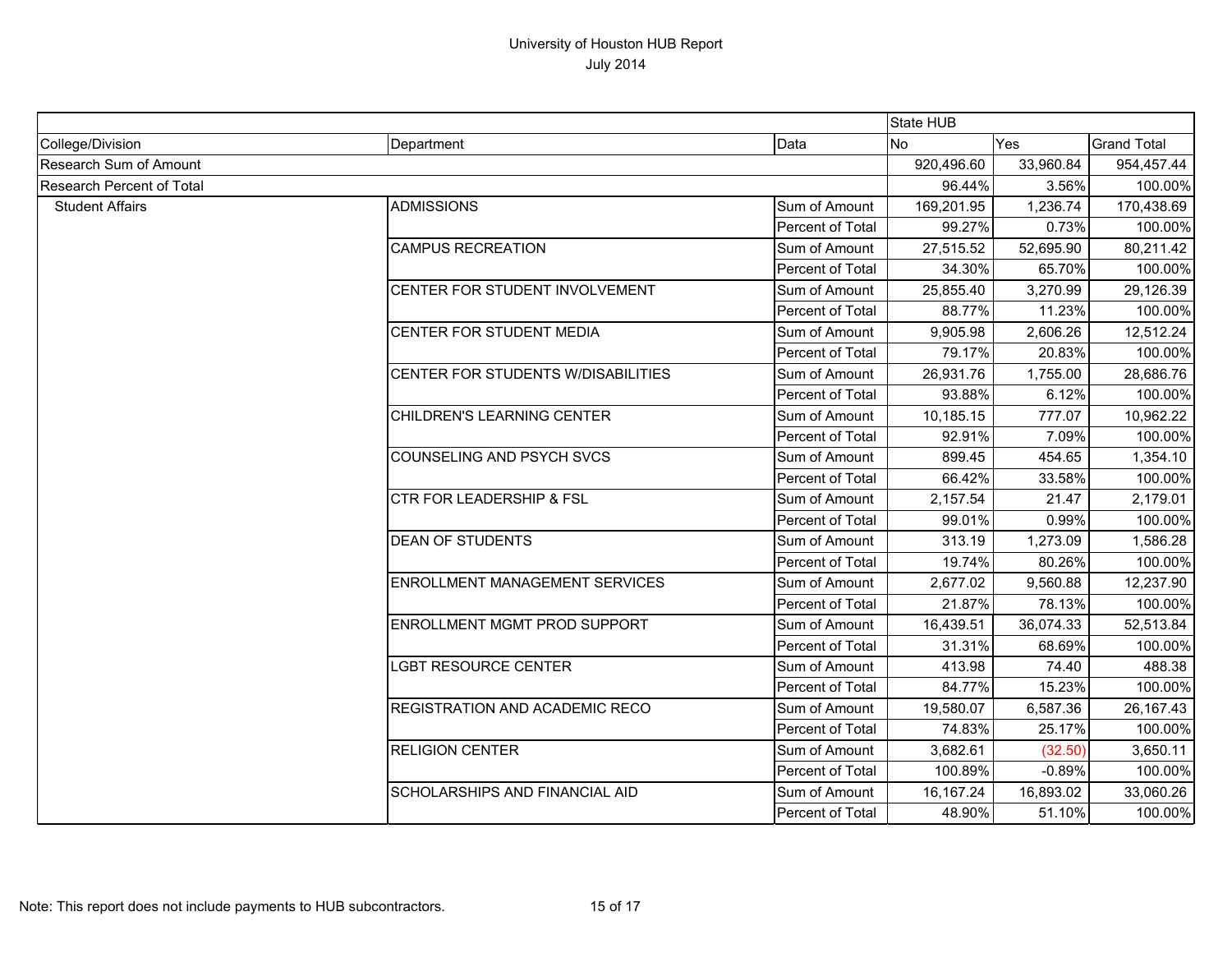|                                         |                                   |                  | State HUB  |                   |                    |
|-----------------------------------------|-----------------------------------|------------------|------------|-------------------|--------------------|
| College/Division                        | Department                        | Data             | No         | Yes               | <b>Grand Total</b> |
| <b>Student Affairs</b>                  | STU COMMUNICATION & MARKETING     | Sum of Amount    | 745.00     | 118.93            | 863.93             |
|                                         |                                   | Percent of Total | 86.23%     | 13.77%            | 100.00%            |
|                                         | <b>STUDENT AFFAIRS</b>            | Sum of Amount    | 35,259.90  | 1,092.87          | 36,352.77          |
|                                         |                                   | Percent of Total | 96.99%     | 3.01%             | 100.00%            |
|                                         | STUDENT AFFAIRS IT SERVICES       | Sum of Amount    |            | 161,689.30        | 161,689.30         |
|                                         |                                   | Percent of Total | 0.00%      | 100.00%           | 100.00%            |
|                                         | STUDENT HEALTH CENTER             | Sum of Amount    | 17,098.25  | 19,955.45         | 37,053.70          |
|                                         |                                   | Percent of Total | 46.14%     | 53.86%            | 100.00%            |
|                                         | STUDENT HOUSING - RESID LIFE (PH) | Sum of Amount    | 11,906.78  | 3,928.71          | 15,835.49          |
|                                         |                                   | Percent of Total | 75.19%     | 24.81%            | 100.00%            |
|                                         | UNIVERSITY CAREER SERVICES        | Sum of Amount    | 18,905.53  | 7,443.62          | 26,349.15          |
|                                         |                                   | Percent of Total | 71.75%     | 28.25%            | 100.00%            |
|                                         | <b>UNIVERSITY CENTER</b>          | Sum of Amount    | 25,656.37  | 611.56            | 26,267.93          |
|                                         |                                   | Percent of Total | 97.67%     | 2.33%             | 100.00%            |
|                                         | <b>URBAN EXPERIENCE VPSA</b>      | Sum of Amount    |            | 159.84<br>100.00% | 159.84             |
|                                         |                                   | Percent of Total | 0.00%      |                   | 100.00%            |
|                                         | <b>WELLNESS CENTER</b>            | Sum of Amount    | 1,953.21   | 1,157.11          | 3,110.32           |
|                                         |                                   | Percent of Total | 62.80%     | 37.20%            | 100.00%            |
| <b>Student Affairs Sum of Amount</b>    |                                   |                  | 443,451.41 | 329,406.05        | 772,857.46         |
| <b>Student Affairs Percent of Total</b> |                                   | 57.38%           | 42.62%     | 100.00%           |                    |
| Technology                              | CENTER FOR TECHNOLOGY LITERACY    | Sum of Amount    | 109,889.87 | 821.96            | 110,711.83         |
|                                         |                                   | Percent of Total | 99.26%     | 0.74%             | 100.00%            |
|                                         | <b>CONSTRUCTION MANAGEMENT</b>    | Sum of Amount    | 459.84     | 4,008.50          | 4,468.34           |
|                                         |                                   | Percent of Total | 10.29%     | 89.71%            | 100.00%            |
|                                         | CTR FOR INFO SCRTY, RES & EDU     | Sum of Amount    | 224.71     |                   | 224.71             |
|                                         |                                   | Percent of Total | 100.00%    | 0.00%             | 100.00%            |
|                                         | DEAN, TECHNOLOGY                  | Sum of Amount    | 10,121.29  | 25,618.33         | 35,739.62          |
|                                         |                                   | Percent of Total | 28.32%     | 71.68%            | 100.00%            |
|                                         | <b>ENGINEERING TECHNOLOGY</b>     | Sum of Amount    | 27,859.88  | 2,442.81          | 30,302.69          |
|                                         |                                   | Percent of Total | 91.94%     | 8.06%             | 100.00%            |
|                                         | HUMAN DEVELOP AND CONSUMER SCI    | Sum of Amount    | 1,554.58   | 47,697.16         | 49,251.74          |
|                                         |                                   | Percent of Total | 3.16%      | 96.84%            | 100.00%            |